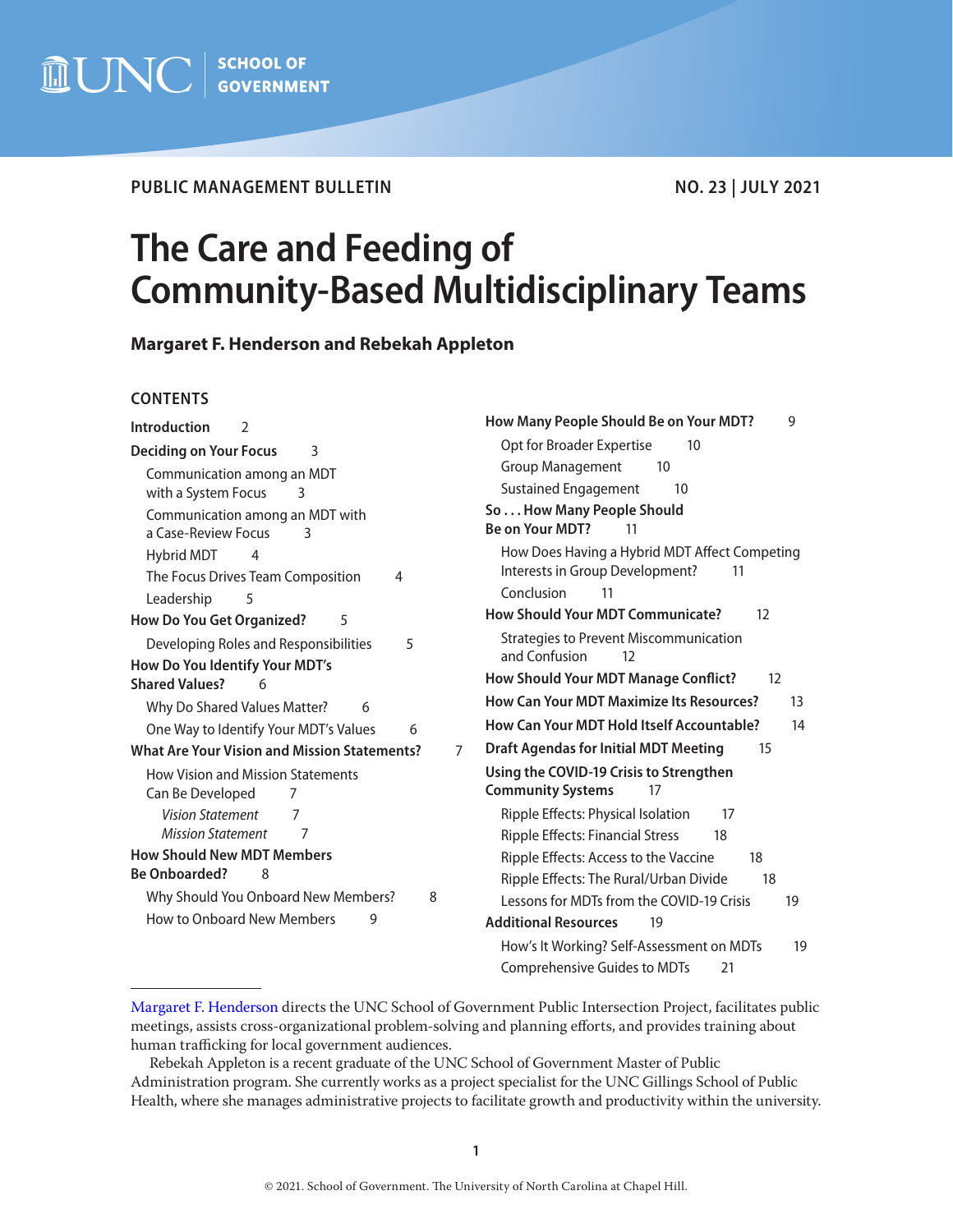## <span id="page-1-0"></span>**Introduction**

Many local actors, in both the public and private sectors, are continuously doing their best to protect and help older adults, while working within a fragmented elder protection system in North Carolina. Sustaining ongoing communication and coordination among themselves and with the relevant population is challenging for these local actors, including social services agencies, law enforcement officials, financial institutions, the judicial system, health-care providers, and private nonprofits.

Since 2018, faculty members at the University of North Carolina at Chapel Hill School of Government (hereinafter the UNC School of Government) have been working to help increase connectivity among the local actors involved in elder protection. The project, called the North Carolina Elder Protection Network (EPN), has produced a manual,<sup>1</sup> other written resources and tools, a website, $^2$  and multiple trainings. $^3$  A key focus of this project is helping communities/counties in North Carolina form and sustain multidisciplinary teams (MDTs) for elder protection. Two of the greatest challenges facing these teams are coordinating effectively to conduct their work and securing enough resources to do their work. The North Carolina EPN includes an online shared space for each county's MDT, a discussion forum for statewide information sharing, and various other resources and tools.

In 2020, the North Carolina Policy Collaboratory, with funding from the North Carolina Coronavirus Relief Fund, established and appropriated by the North Carolina General Assembly, supported a School of Government project intended to develop virtual connections among public officials charged with protecting older adults. School of Government faculty members Meredith Smith, Aimee Wall, and Margaret Henderson staffed this effort, which built on the earlier work of the North Carolina EPN to strengthen multidisciplinary teams organized to prevent, identify, and respond to elder abuse.4 Workshops (which were officially called the 2020 Elder Abuse Multidisciplinary Team Workshops) and support services were then adapted to address the unique vulnerabilities of older adults during the COVID-19 pandemic, as well as to accommodate the necessity of online communication and training.

In connection with the 2020 Elder Abuse Multidisciplinary Team Workshops, UNC School of Government faculty member Margaret Henderson and graduate student Rebekah Appleton wrote a series of posts for the North Carolina EPN's discussion forum. These forum posts are the foundation for this bulletin.5

While the work described above focused on elder abuse, the guidance offered in this bulletin that relates to creating and sustaining MDTs applies to any cross-organizational effort to address other issues. The challenges of managing an MDT are universal and independent of the change

<sup>1.</sup> The manual is *Legal Framework for North Carolina's Elder Protection System* (2020), by Meredith Smith and Aimee Wall, and can be found here: [https://protectadults.sog.unc.edu/legal-framework](https://protectadults.sog.unc.edu/legal-framework-north-carolina%E2%80%99s-elder-protection-system) [-north-carolina%E2%80%99s-elder-protection-system](https://protectadults.sog.unc.edu/legal-framework-north-carolina%E2%80%99s-elder-protection-system).

<sup>2.</sup> The website is https:/[/protectadults.sog.unc.edu.](http://protectadults.sog.unc.edu)

<sup>3.</sup> Some online training is available here: [https://protectadults.sog.unc.edu/legal-framework-north](https://protectadults.sog.unc.edu/legal-framework-north-carolina%E2%80%99s-elder-protection-system) [-carolina%E2%80%99s-elder-protection-system.](https://protectadults.sog.unc.edu/legal-framework-north-carolina%E2%80%99s-elder-protection-system)

<sup>4.</sup> For foundational information about the laws related to protecting older adults in North Carolina, refer to *Legal Framework for North Carolina's Elder Protection System* (2020), by Meredith Smith and Aimee Wall: [https://protectadults.sog.unc.edu.legal-framework-north-carolina%E2%80%99s-elder](https://protectadults.sog.unc.edu/legal-framework-north-carolina%E2%80%99s-elder-protection-system) [-protection-system](https://protectadults.sog.unc.edu/legal-framework-north-carolina%E2%80%99s-elder-protection-system).

<sup>5.</sup> To explore the resources and join the community of the North Carolina EPN, see <https://protectadults.sog.unc.edu>.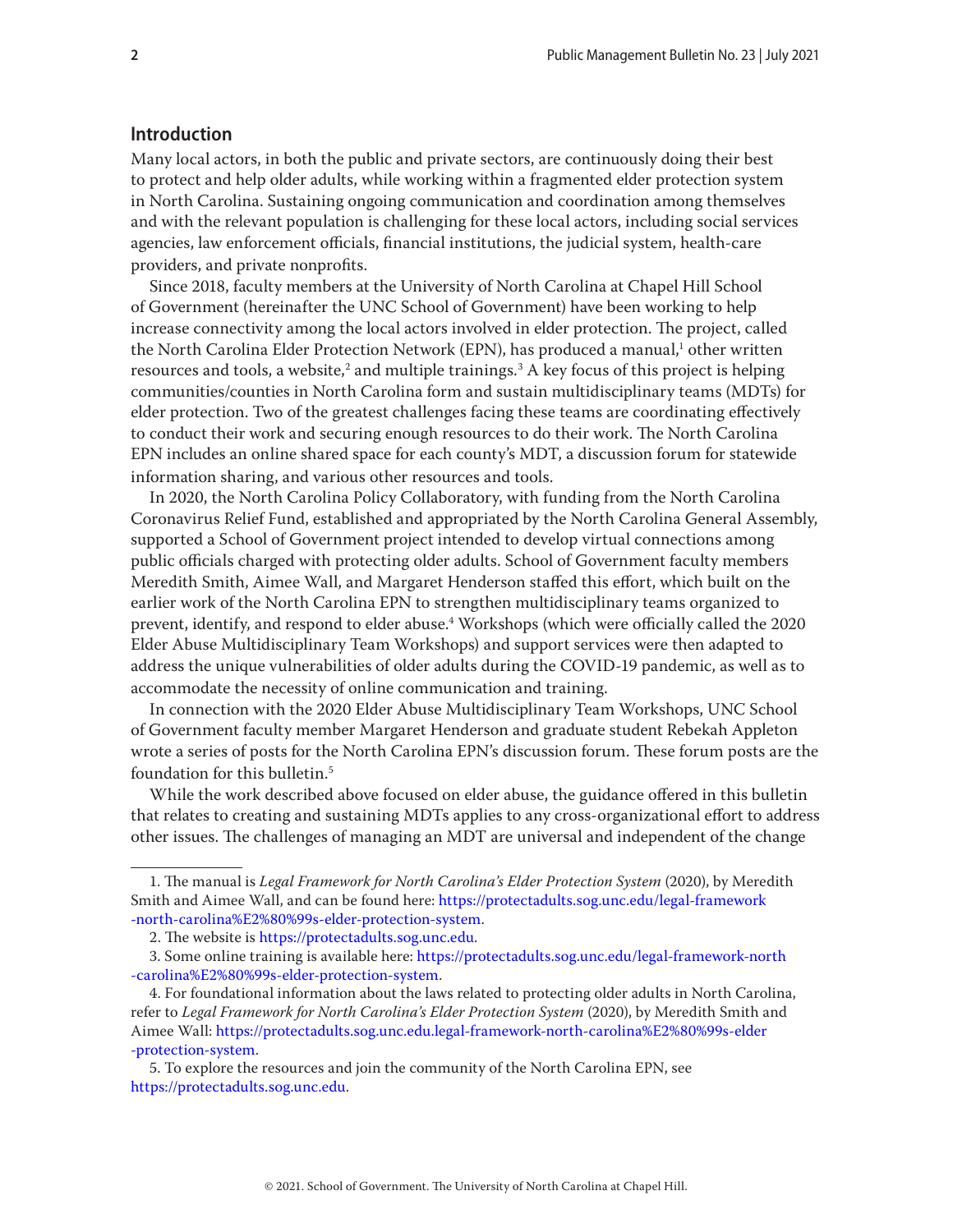<span id="page-2-0"></span>content or issues addressed. In any context, many elements of managing cross-organizational problem-solving efforts are "simple, but not easy," especially if no staff are dedicated to managing the logistical support required for the MDT. Thus, although it provides guidance for MDTs in the context of elder protection, this bulletin emphasizes the process of working together rather than the content of the change effort.

## **Deciding on Your Focus**

How does a multidisciplinary team (MDT) decide whether to focus on the whole system or on individual case reviews? And what difference does that focus make for the participants in the MDT in terms of communication and participation?<sup>6</sup>

#### **Communication among an MDT with a System Focus**

If your MDT focuses on the whole system, you speak in general terms about your expectations of each other, as well as the processes or protocols that guide your interactions. You can create opportunities to acquire education about specific concerns. You can improve system response by sharing information about professional or legal guidelines and perspectives. You might also choose to engage in community education efforts in your community or to share information within your team about a specific professional role, a particular type of vulnerability, an emerging threat to the target population, or some other concern that is present in your community.

**System Focus** → **General Discussion** → **Open Participation**

Community members can drop in or out of these conversations as needed. For example, your MDT might invite someone from Animal Control to have an in-depth conversation about options for action in cases where the number or treatment of animals indicates a risk for the vulnerable adult in the home.

#### **Communication among an MDT with a Case-Review Focus**

If your MDT wants to discuss specific local cases for the end goal of better understanding each other's perspectives in past situations in order to improve future response or intervention, you will first need to establish information-sharing agreements to protect the confidentiality of the people you serve. Because of the background work necessary for enabling full communication across professional roles on the MDT, case-review teams do tend to be more formal than systemfocus teams in their documentation and processes.7

<sup>6.</sup> See the discussion on multidisciplinary team (MDT) options (page 22) in *Legal Framework for North Carolina's Elder Protection System*.

<sup>7.</sup> Chapter 8, "Case Review," of *Developing an Elder Abuse Case Review Multidisciplinary Team in Your Community* (December 2015; revised September 2016), published by the Elder Justice Initiative of the United States Department of Justice, provides extensive guidance for MDTs that want to focus on case reviews:<https://www.justice.gov/elderjustice/file/938921/download>.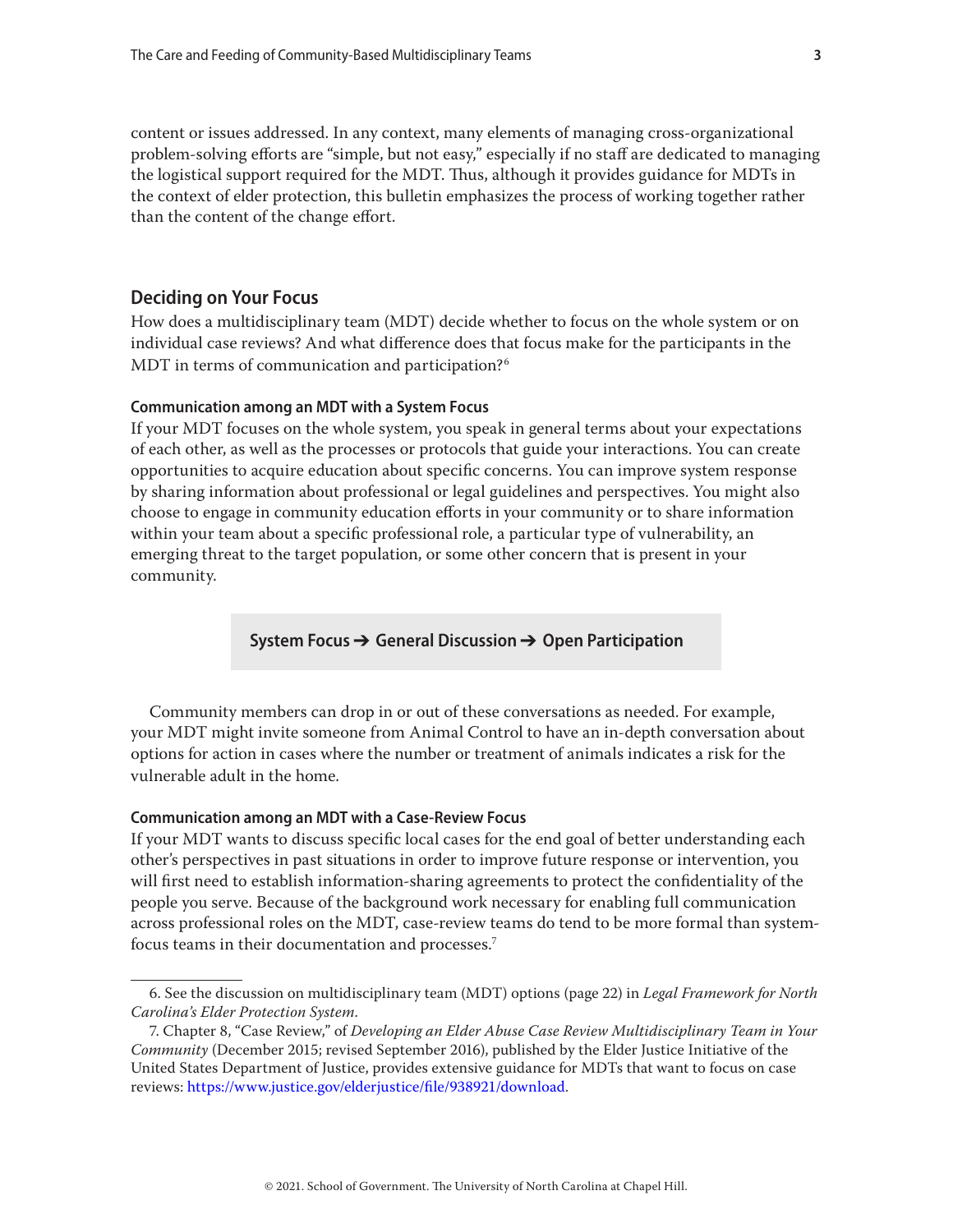## <span id="page-3-0"></span>**Case-Review Focus** → **Discussion of Individual Cases** → **Limited Participation**

#### **Hybrid MDT**

Your MDT might opt to have a core team that operates with information-sharing agreements in order to conduct case reviews, then periodically hold broader, informal meetings to discuss generic issues of concern across the system.

#### **The Focus Drives Team Composition**

How do MDT members decide whom to invite to their team? How does the focus of the MDT affect the invitation list? By establishing your MDT's focus on systemic or case review, you make the first big decision that drives the desired composition of your team.

An MDT focused on systemic improvements will address a variety of topics over time that would benefit from the involvement of people across different fields. Participation will vary as the work continues, according to the issues being discussed. In contrast, a case-review MDT would be smaller and include those who are most likely to be consistently involved with any case. Participation will likely involve a smaller number of professionals but include them in every meeting.

Either way, your MDT will likely be small in the beginning, then evolve and grow over time. Just by discussing situations that emerge in your community, your initial team will identify gaps in services or education. As the needs of the MDT and the county become more apparent, a recruitment plan will emerge.

Recruitment should be a team decision, which means that procedures for inviting new participants into the group should be created ahead of time. The protocol might include identifying the gap in the MDT, then discussing who might fill this gap. Depending on the size of your county and how well you know area professionals, you might want to share a brief biographical sketch of a potential member, discuss the candidate's potential contributions to the MDT, and then formally decide whether to extend an invitation. The MDT can then reach out to the candidate through informal personal contact, a recruitment letter, or some combination of both. Having a joint conversation to explore mutual interests and to explain expectations is beneficial for both the MDT and the potential new members.<sup>8</sup>

Finally, make the new member feel comfortable by providing a new-member orientation that addresses expectations, history, and any other important bits of information for joining the team. Sharing documentation of past meetings is a useful way to convey how the MDT has been functioning.9

<sup>8.</sup> If the MDT conducts case reviews, then the new members have to be included in the informationsharing agreements that protect legal expectations of confidentiality.

<sup>9.</sup> For a list of possible MDT members and their contributions, see [https://www.justice.gov/elderjustice](https://www.justice.gov/elderjustice/file/938801/download) [/file/938801/download](https://www.justice.gov/elderjustice/file/938801/download).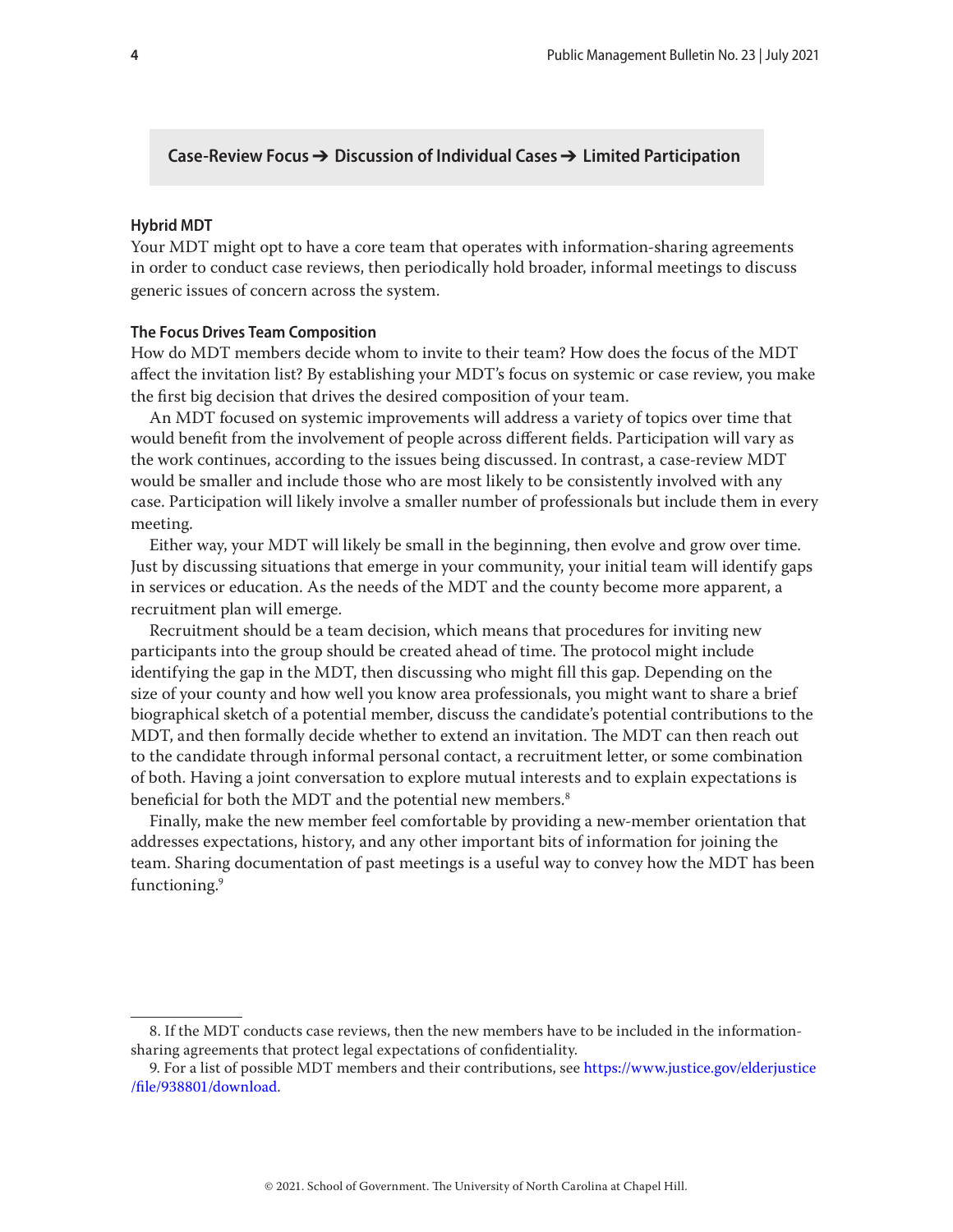#### <span id="page-4-0"></span>**Leadership**

No matter which focus is chosen (systemic or case-review), your MDT will need a core leadership group that provides logistical and organizational support for meetings. These leaders should include those community members who are most enthusiastic about starting the MDT and ensuring its success. Forming that leadership team will be the focus of the next North Carolina Elder Protection Network (EPN) forum post.10

## **How Do You Get Organized?**

The first step of organizing would be to invite community professionals who might interact with vulnerable adults to a meeting to discuss what they want to accomplish together. The following sections describe some of the logistical decisions to work out so that the group can get started. Adjustments in focus, membership, or responsibilities can happen over time, as needs emerge.

#### **Developing Roles and Responsibilities**

Once a core team is established, identify the diverse talents and interests of the members. This inventory is fundamental in determining who is assigned to what task in the development of the MDT. Each member of the core team comes from a unique position and background, with access to unique resources, all of which drives which tasks they will be most interested in and effective performing.

We suggest you have a conversation to discuss these talents, resources, and interests in order to help make assignments to each role in forming the MDT. To begin, ask the following questions in order to immediately define and delegate essential roles and responsibilities on your MDT:

- Who provides logistical coordination of the meetings: scheduling, sending notices, arranging the meeting site or platform, etc.?
- Who plans the agenda and facilitates meetings?
- Who develops procedures to identify gaps in membership, reaches out to potential new MDT members, presents those members to the MDT for approval, and provides those members orientation to enable their successful involvement?

Once the MDT is launched, the work assignments might then involve efforts such as proposing protocols for the MDT's operation, engaging in local or state leadership efforts, or focusing on targeted change efforts within the system.<sup>11</sup>

<sup>10.</sup> Elder Justice Initiative, The United States Department of Justice, *Developing an Elder Abuse Case Review Multidisciplinary Team in Your Community* (December 2015; revised September 2016), 13–17, <https://www.justice.gov/elderjustice/file/938921/download>(Chapter 3, "Selecting Team Members"); Meredith Smith and Aimee N. Wall, *Legal Framework for North Carolina's Elder Protection System* (UNC School of Government, 2020), 24.

<sup>11.</sup> Elder Justice Initiative, United States Department of Justice, *Developing an Elder Abuse Case Review Multidisciplinary Team in Your Community*, 13–17 (Chapter 3, "Selecting Team Members"; this chapter provides examples of recruitment invitations and explores the different roles members can have on an MDT); Smith and Wall, *Legal Framework*, 24.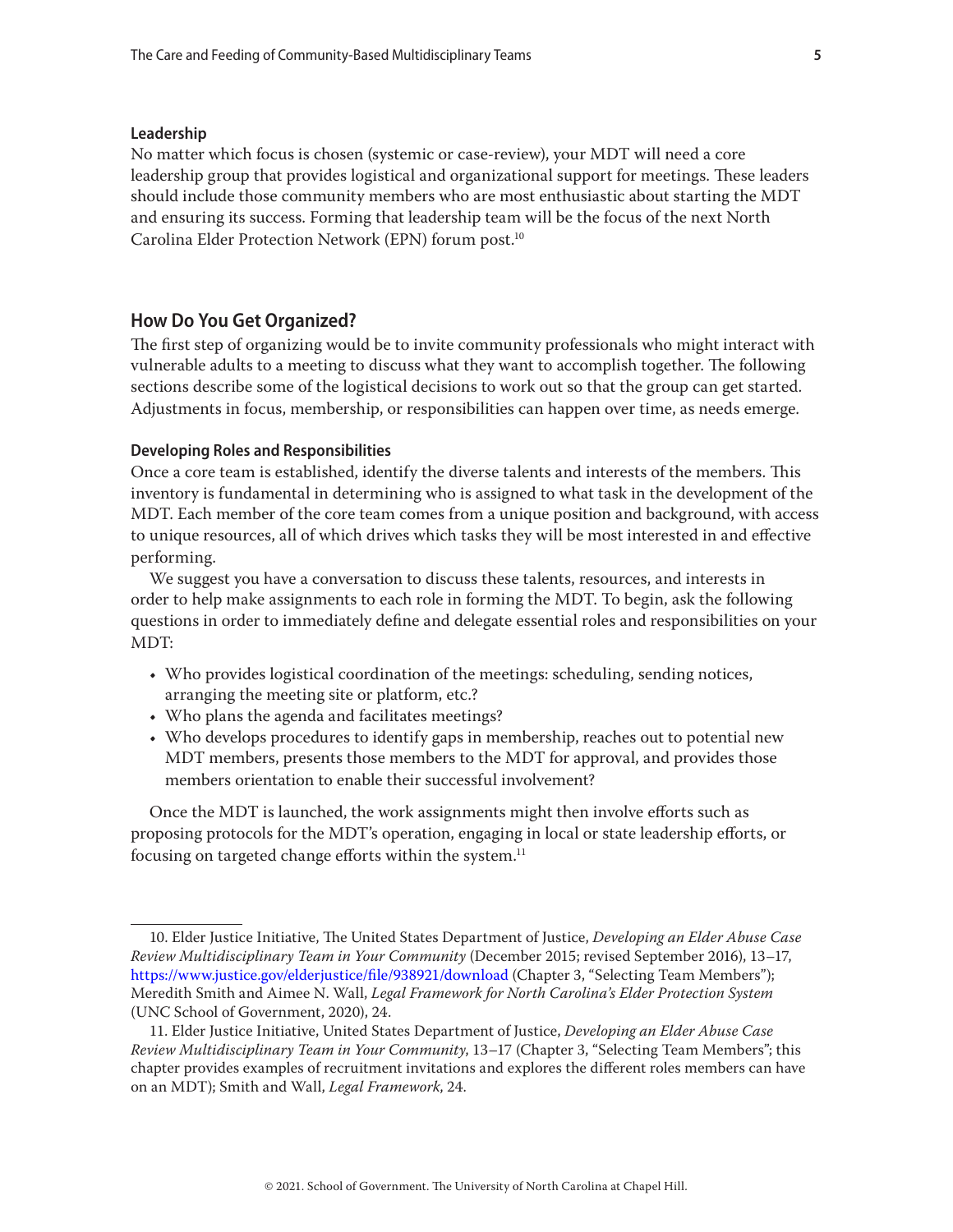# <span id="page-5-0"></span>**How Do You Identify Your MDT's Shared Values?**

All members of the MDT will bring values to the work that arise from their individual characteristics and professional perspectives. An initial challenge is to identify the values they share that might serve to guide and focus their work as a team.

## **Why Do Shared Values Matter?**

Given the diversity of professional perspectives on your MDT, differences of opinion will inevitably emerge about your priorities or strategies for action. That is both normal and valuable. By defining the values that you all share—no matter your profession or perspective—you identify the glue that will keep you together.

## **One Way to Identify Your MDT's Values**

Here is one possible format for your MDT to use in identifying the values that all of the members of the MDT share:

- 1. At an initial meeting, ask everyone to fill in the blank of the following sentence: At the end of the day, no matter what our MDT was doing in our group or out in the community, we want to be able to honestly say that we
- 2. Collect everyone's responses to item 1, make a running list of those statements, and convert them into value statements. Examples might be "to treat everyone with respect" or "to provide explanations of the actions taken."
- 3. Discuss which of these statements represent ideas that everyone can agree to uphold. If there is lack of agreement about any statement, then that is not a shared value. Encourage open discussion of differences of opinion during this step.
- 4. Finalize the list. At the early stages of group formation, having a short list of key values that everyone supports is more important than having a long list of all values that might possibly apply to the work of an MDT.
- 5. As your MDT gains more experience, periodically revisit the topic to see if your values should be restated, expanded, or reaffirmed. As you discuss potential systemic or procedural improvements, be sure to assess whether or how any proposed changes affirm or contradict your shared values. If you conduct case reviews, assess how well you demonstrated those values while doing those reviews.

The members of your MDT act as representatives of their profession, as individuals, and as members of your team. Learning how to speak openly about the differing preferences of those roles is useful. By clarifying group values, you identify the expected behaviors that provide unity and build mutual trust. The clearer you are about the proposed values of your MDT, the easier it is for members to honestly assess whether they can commit to those values.

Any misalignment of values across team members, or between espoused values and actions taken, can work against your collective achievement on behalf of vulnerable adults in your community.12

<sup>12.</sup> Elder Justice Initiative, United States Department of Justice, *Developing an Elder Abuse Case Review Multidisciplinary Team in Your Community*, 18–20 (Chapter 4, "Building a Strong Foundation").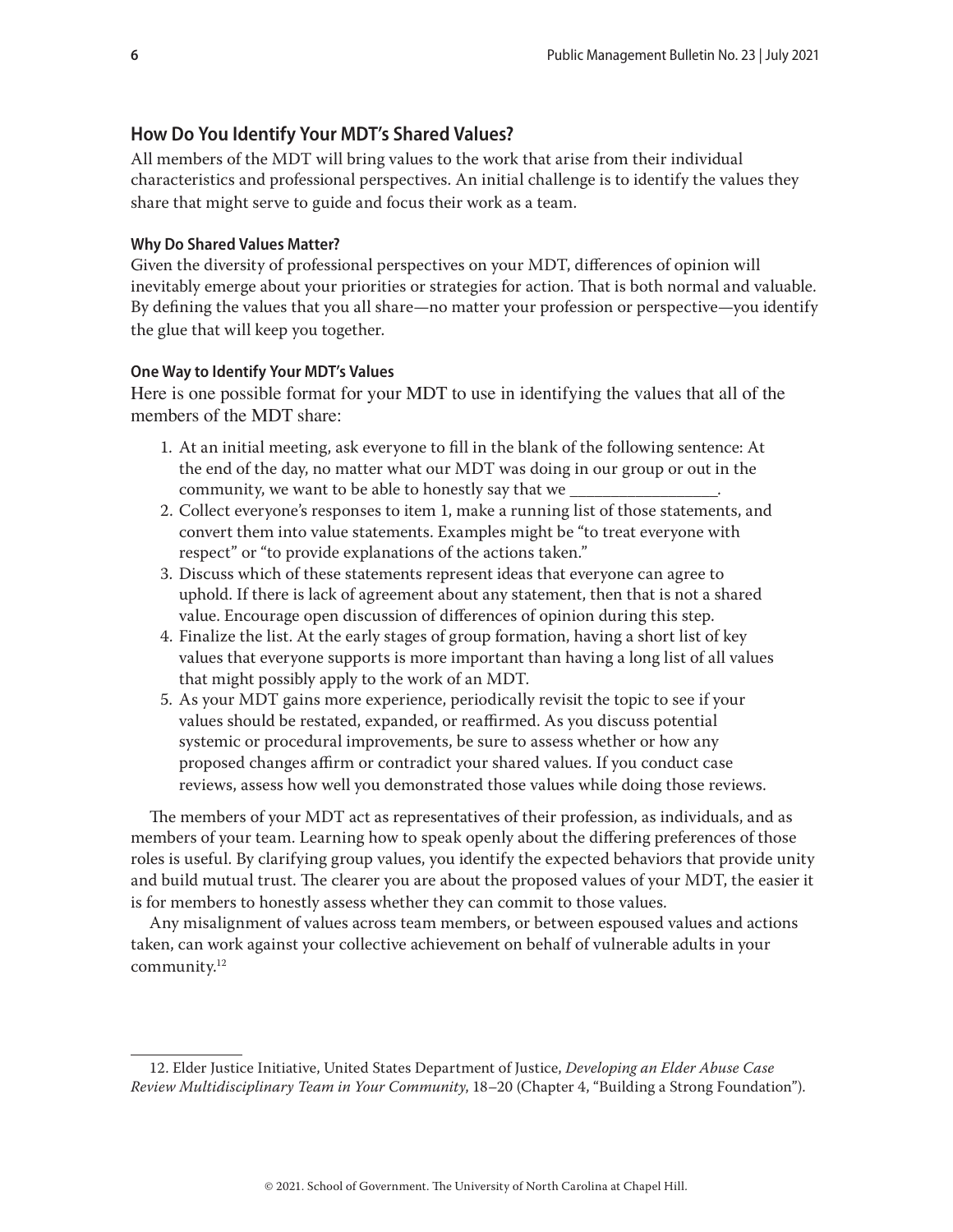## <span id="page-6-0"></span>**What Are Your Vision and Mission Statements?**

Once it has decided on its shared values, a developing MDT might formalize its purpose by creating vision and mission statements. These statements are short explanations of the MDT's intent for and specific contribution toward the community it serves. These statements have two functions: (1) they communicate the MDT's purpose to people outside of the MDT, and (2) they provide a guide to keep the MDT on track in its work.

## **How Vision and Mission Statements Can Be Developed**

The vision statement explains what kind of community you hope to create or the change you hope to generate. A mission statement specifies how your MDT will contribute to this vision. One strategy for developing a vision statement and a mission statement is to use fill-in-theblank sentences to provide an opportunity for individual team members to contribute their ideas, highlight the words or key phrases that are motivational and accurate, and then allow the wordsmiths in your group to edit the final statements.

#### *Vision Statement*

An effective vision statement concisely describes the change you wish to create for your community. It can speak specifically to the vulnerable adults within your community or the entire community. It can speak to the desired outcome as a whole, rather than focus on a single aspect of service.

#### **How to Develop a Vision Statement**

The following are some suggestions of prompts you can use to create your MDT's vision statement:

- Assume that in ten years, your MDT is highly successful. What is the "big picture" change that has happened?
- Complete the sentence: Our vision is a community where . . .
- Complete the sentence: We envision a community in which . . .

An example of an answer to the third prompt is the following: We envision a caring community in which all older adults live with dignity and well-being, free from abuse, neglect, and financial exploitation.<sup>a</sup>

a. This example vision statement is drawn from the vision statement of the NYC Elder Abuse Center (see <https://nyceac.org/about/>).

#### *Mission Statement*

A mission statement defines the specific contribution your MDT makes to achieving its vision and reflects the overall purpose of the relationships among the allied professionals in your MDT.

The mission statement provides guidance for the MDT in organizing its work and defines its function in terms that others can understand. It should include the MDT's target population or issue, as well as the area the MDT serves. One option is to state what your MDT does either for individuals within your target population or for your community at large.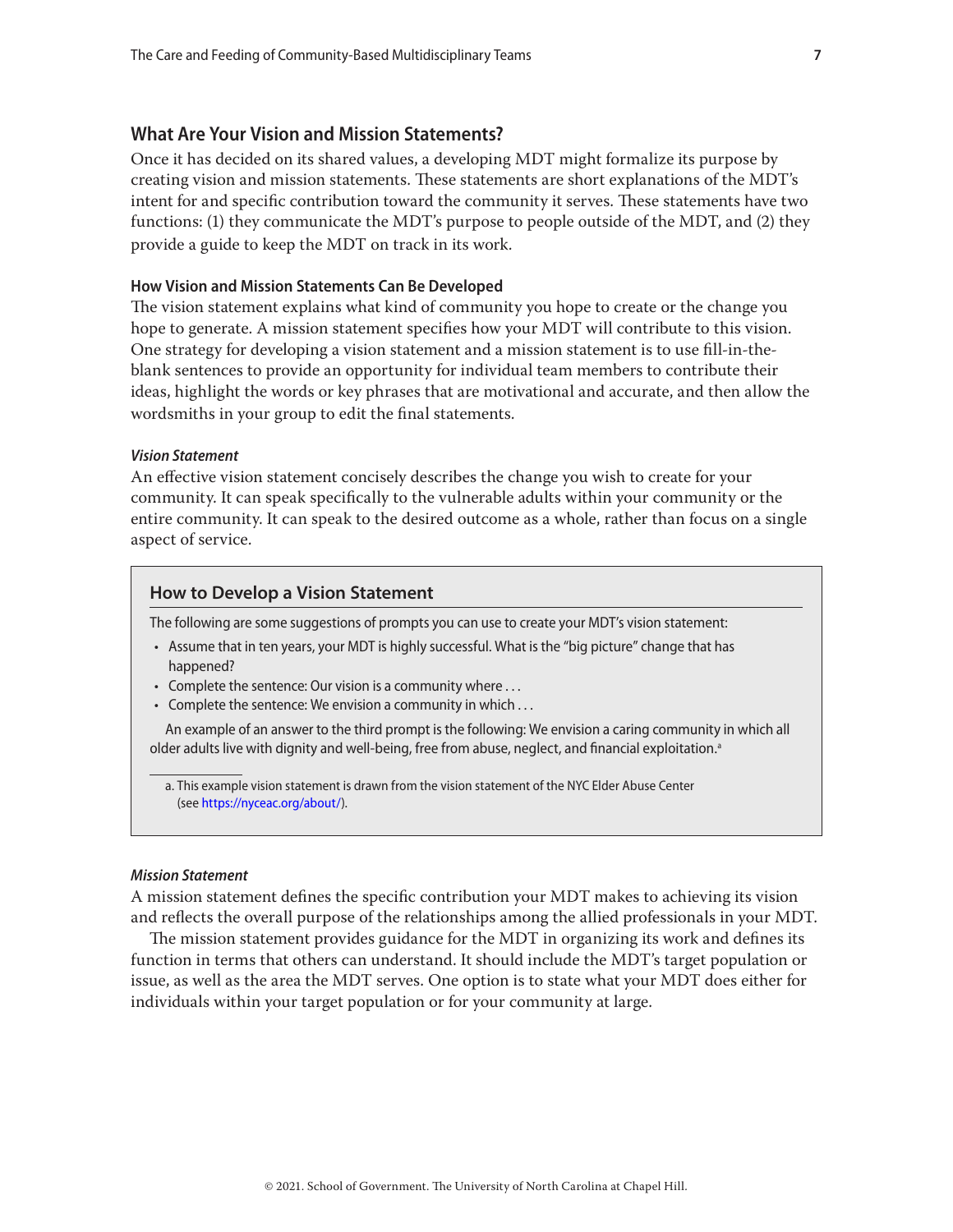# <span id="page-7-0"></span>**How to Develop a Mission Statement**

\_\_\_\_\_\_\_\_\_\_\_\_\_ .

The following are some suggestions of prompts you can use to create your MDT's mission statement:

- Fill in the blank: The X County MDT exists to \_\_\_\_\_\_\_\_\_\_\_\_\_ the lives of vulnerable adults by
- Fill in the blank: The X County MDT convenes allied professionals to
- Fill in the blank: Our MDT serves the vulnerable adults of X County by \_\_\_\_

In creating a mission statement, connections to the vision statement can be made. Specifically, the vision and mission statements can be linked in one paragraph, as in the following fill-in-the-blank prompt: Our vision is a community where \_\_\_\_\_\_\_\_\_\_\_\_\_\_. To bring that vision into reality, we \_\_\_\_\_\_\_\_\_\_\_\_\_(verb) for the target population) in the the comparable service area).

An example of a vision and mission statement linked in one paragraph is the following: "[The] NYC Elder Abuse Center aims to prevent abuse, assist people 60 and over who are abused or at risk of abuse, as well as their family members, friends and neighbors, and improve how professionals, organizations and systems respond to their needs. We achieve this through our core services."a

a. "Mission/Vision," NYC Elder Abuse Center,<https://nyceac.org/about/mission/>.

Finally, remember that it is a good idea to periodically revisit the mission statement to assess how well it is working for your MDT and to address any mission drift that might have occurred.<sup>13</sup>

# **How Should New MDT Members Be Onboarded?**

Any one of us would be challenged to become a productive member of a group if we were unclear about the history or purpose of the group, unsure about why we were invited to join, or skeptical about the value that meeting together might generate. The following sections present some ideas about how and why to orient new members of your MDT to enable successful participation.

## **Why Should You Onboard New Members?**

The onboarding process makes the transition from independent community member to MDT team member easier by helping new recruits understand their roles on the team. This investment in effort helps new members understand their potential contributions, which is critical to retention. The process may take several months but will lead to increased productivity and an overall better team.

<sup>13.</sup> Ibid; examples of mission statements can be found here: [https://www.justice.gov/elderjustice/4](https://www.justice.gov/elderjustice/4-building-strong-foundation) [building-strong-foundation;](https://www.justice.gov/elderjustice/4-building-strong-foundation) see the website of the UNC School of Government's Elder Protection Network at<https://protectadults.sog.unc.edu>; and a worksheet for developing vision and mission statements can be found here: [https://protectadults.sog.unc.edu/sites/default/files/MDT-](https://protectadults.sog.unc.edu/sites/default/files/MDT-MissionWorksheet.pdf)[MissionWorksheet.pdf.](https://protectadults.sog.unc.edu/sites/default/files/MDT-MissionWorksheet.pdf)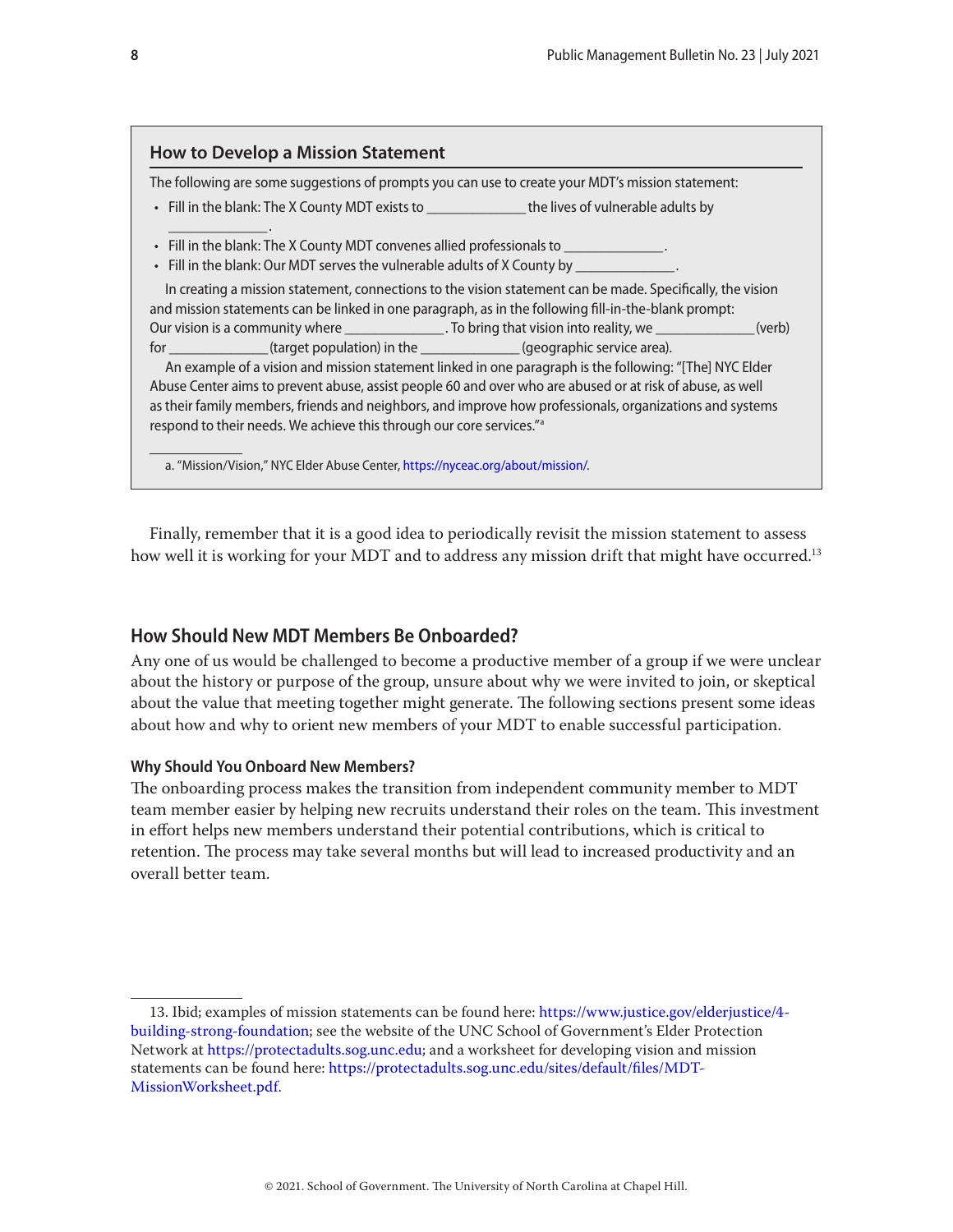## <span id="page-8-0"></span>**How to Onboard New Members**

The following checklist can help smooth out the process of onboarding new MDT members:

- $\boxtimes$  **Welcome your member:** Introduce the new member and create opportunities for the member to meet the team and share stories or information.
- $\triangledown$  **Provide an overview of the MDT:** Remind the new member of the mission, policies, and culture of the MDT. Include any important history and procedures. Additionally, try developing a team factbook or FAQ with detailed answers to questions new members might have.
- $\boxtimes$  **Discuss roles:** Be sure to not only orient new members of their roles, but also orient those new members of the roles of others on the team.
- þ **Assign a mentor:** Assign someone who can show the new member the ropes of the organization and serve as a reference.
- $\boxtimes$  **Offer recurring meetings:** Regular meetings open the floor to feedback from both the supervisor and the new member. New members can offer an outsider's perspective on the team and offer improvements. Ask the new members to speak up about what they need to be successful on the team.

MDTs might also consider holding a new-member orientation annually or during times of high turnover. This orientation should cover the following:

- the history, values, and mission of the MDT;
- the structure, roles, and contributions of the current team members;
- commonly used terms and acronyms;
- policies and procedures of operation;
- channels of communication to use for cases, as well as the MDT's operations;
- how cases are considered for review and investigated;
- how systemic issues are raised for attention; and
- any other relevant information about the MDT.

Finally, as a reminder, be sure to create a written record of team progress. The benefit of documenting your MDT's work is that new members have a record to refer to when educating themselves about the history, products, and process of the MDT.<sup>14</sup>

#### **How Many People Should Be on Your MDT?**

How does the size of the MDT affect the group dynamic? The logistical support required to sustain the effort? The potential for collective success?

Deciding group size requires the evaluation of competing tensions within the MDT. Some challenges are more logistical than substantive. The following sections discuss some points to consider, bearing in mind there is not one right way to set up an MDT.

<sup>14.</sup> Elder Justice Initiative, United States Department of Justice, *Developing an Elder Abuse Case Review Multidisciplinary Team in Your Community*, 13–17.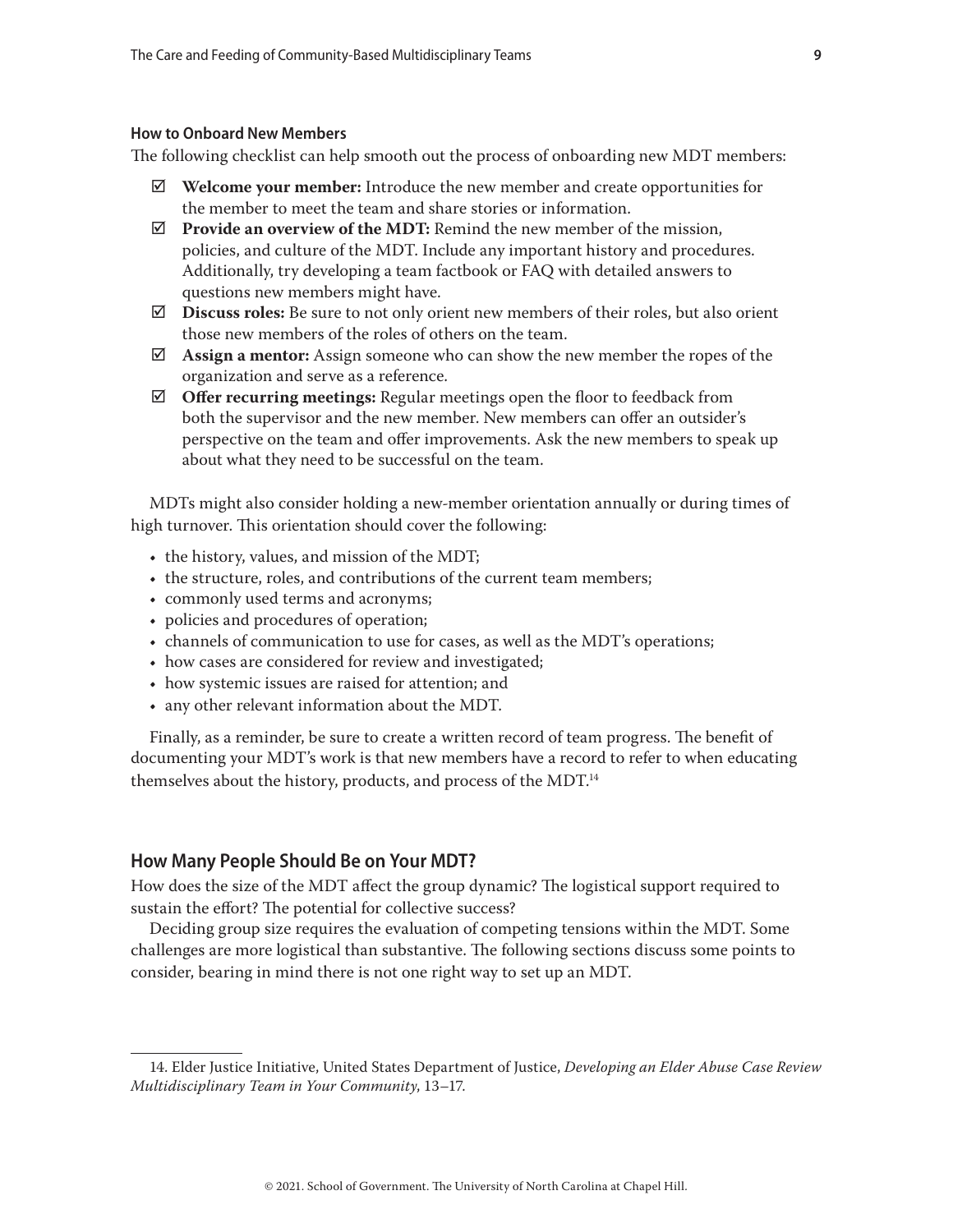## <span id="page-9-0"></span>**Opt for Broader Expertise**

Adding more people in varying roles contributes to the collective knowledge of the MDT. Having those different perspectives ready to tap can be a strong asset when problem-solving, especially in emergencies. However, as the group size increases, so might the challenges in managing the MDT.

*Consideration:* Take care to clarify any overlap in professional disciplines so that members can contribute without treading on others' territory or authority.

#### **Group Management**

Managing a large group necessitates institutionalized logistical support that is set up to be transferred as the team leaders transition over time. Organizing the work of a twenty-member MDT simply requires more focused effort than that of a five-person MDT. The leadership roles in the larger MDT will likely also require more definition and structure. No matter the size of the MDT, storing its work history in a place accessible to all members, such as an online platform, will better enable the transfer of responsibilities and establish a shared understanding of the MDT's history.

*Consideration:* Larger MDTs require more formalized expectations of leadership and management than smaller MDTs. Clarify roles and responsibilities regularly. Ensure broad access to the institutional memory of the MDT.

#### **Sustained Engagement**

As MDTs get larger, some members may feel less valuable or interested and choose to disengage, whether by not contributing to group discussions or otherwise not participating to their full capacity. MDT leaders will need to be intentional in reminding their diverse members why each person's perspective matters.

*Consideration:* Design meeting agendas to include small group discussions or exercises that seek the input of everyone present. Encourage those who are introverted, less interested, or distracted to participate in group discussions. Similarly, facilitate discussions so that no one person or group dominates.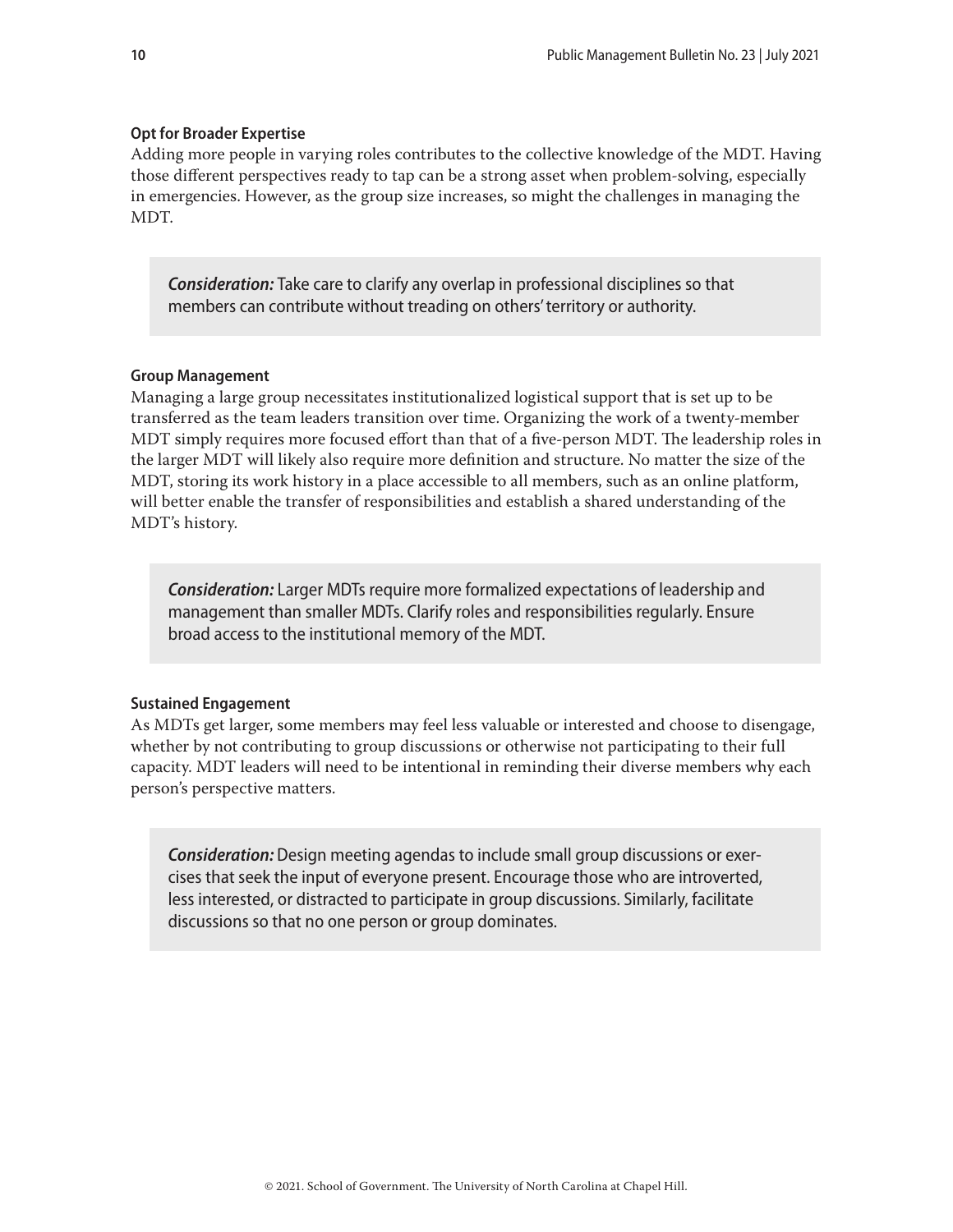## <span id="page-10-0"></span>**So . . . How Many People Should Be on Your MDT?**

There is no right answer for how many people you should have on your MDT. In the beginning, it can be advantageous to have a smaller MDT of four to six members so that you can focus on building your working relationships and then expand later as needed. A smaller dedicated team can help build the necessary foundation for the collaborative work and grow the effort over the long haul.

The following are some suggested core team members to include on an MDT that focuses on protecting vulnerable adults:

- Adult Protective Services personnel,
- aging services network personnel,
- geriatricians/physicians,
- law enforcement,
- prosecutors,
- victim-witness advocates/victim service providers, and
- clerks of court.

#### **How Does Having a Hybrid MDT Affect Competing Interests in Group Development?**

A hybrid MDT would involve a small subset of professionals who use confidentiality agreements or client releases to enable case reviews. In addition, larger groups of community members would be invited to systemic review and general educational sessions with guest speakers. Those larger, open sessions could involve more diverse professional perspectives (such as bankers or animal control professionals) who might not be needed in all case reviews. These broader sessions can serve to educate more community professionals and key volunteers about critical local issues affecting the community's vulnerable adults. Some attendees of the systemic review sessions might become useful recruits for the case-review group.

To operate this hybrid structure, an MDT might consider one of two options: (1) Schedule separate meeting times for systematic reviews and case reviews, perhaps alternating forms from month to month, or (2) schedule a large group discussion about the system at the beginning of a meeting, take a break, and then have the smaller group reconvene with a case review. Being transparent about the different functions and limitations of the two groups will be important for building trust in the MDT.

#### **Conclusion**

Regardless of team size, it is important to establish consistent rules of engagement to ensure meetings are efficient, members are productive together, and members are satisfied with the investment of their time in the MDT. Once facilitative leaders and the core group are established, meetings should be held consistently. Establishing clear roles and expectations for all members of the team might take some time, but it is critical to create a work culture that will generate mutual respect for the roles that the members play in the community.15

<sup>15.</sup> Ibid; Irina Roncaglia, "A Practitioner's Perspective of Multidisciplinary Teams: Analysis of Potential Barriers and Key Factors for Success," *Psychological Thought* 9, no. 1, (2016): 15–23, [https://psyct.psychopen.eu](https://psyct.psychopen.eu/article/view/145/html#d2e259) [/article/view/145/html#d2e259](https://psyct.psychopen.eu/article/view/145/html#d2e259).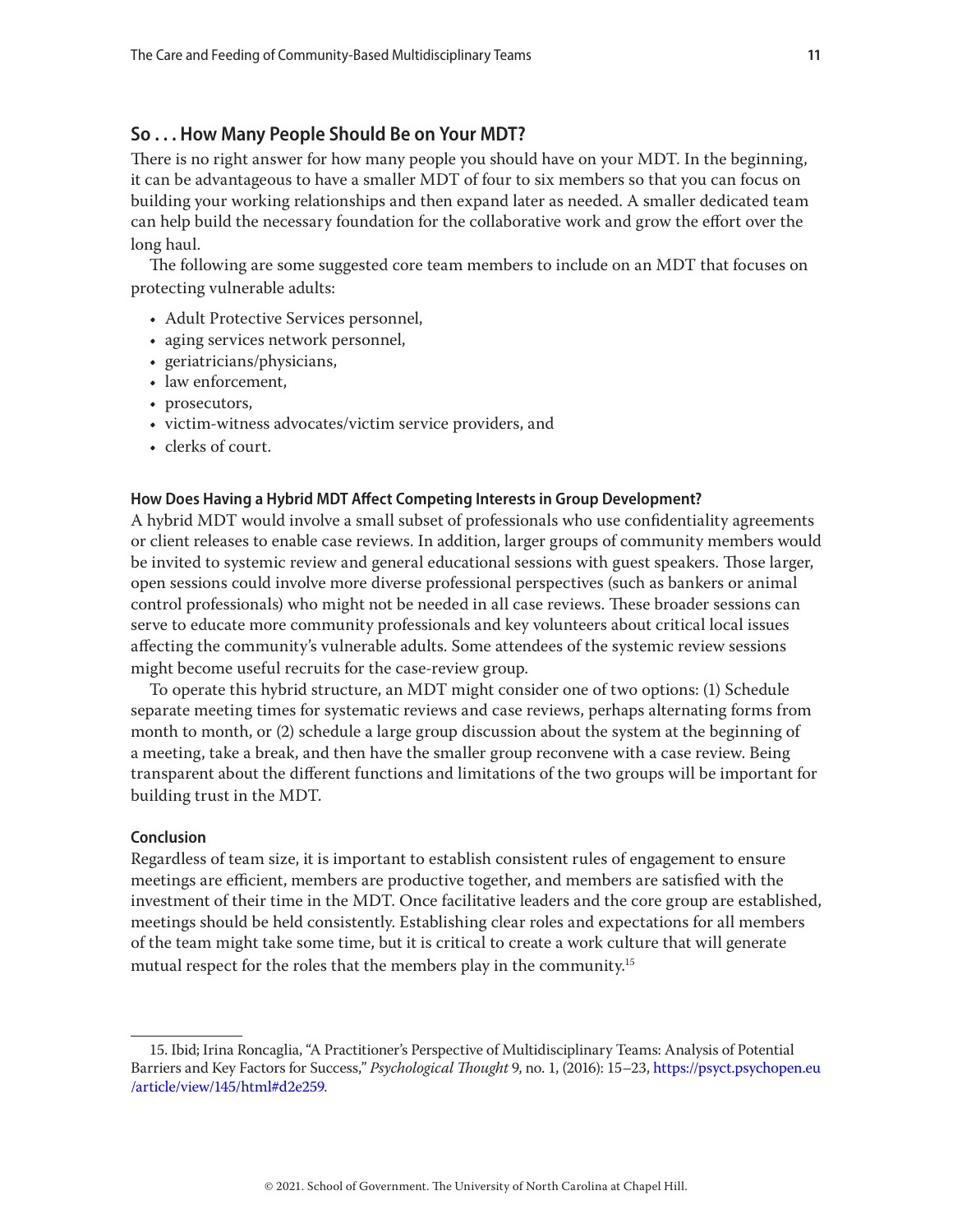## <span id="page-11-0"></span>**How Should Your MDT Communicate?**

The greatest strength of any MDT is also its greatest challenge—managing its diversity. In MDTs, each person holds a unique perspective that contributes to the collective benefit of variations in values, expertise, cultures, and jargon. In difficult cases, members can become so focused on particular professional goals that they forget to seek or acknowledge the perspectives of others on the team. For this reason, miscommunication and misunderstandings can easily happen. Negotiating differences in preferred approaches, resources, or priorities are business-asusual within MDTs.

Communication barriers can also create new conflict as well as exacerbate existing friction within teams. Informal communication practices—when, how, with whom, and in what volume people share information—can make some members feel uninformed, unheard, or unvalued, making them unlikely to fully participate. These communication challenges can generate higher turnover and low morale, in addition to the loss of useful complementary perspectives.

#### **Strategies to Prevent Miscommunication and Confusion**

Miscommunication can hamper the success of any team, anywhere. Using the following tips can help prevent communication errors and confusion:

- 1. Agree on what important words and terms mean.
- 2. Clarify how communication will occur and how information will be shared.
- 3. Distinguish the expectations that apply to confidential information.
- 4. Be clear about who will receive certain information, when they will receive it, and why they will receive it.
- 5. Make sure all team members understand each other's distinct roles.
- 6. Have important documents, protocols, and events stored in a place that allows easy access for reference and self-education.

Experts in any field can speak in such a way that seems foreign to outsiders. Each discipline has its own jargon and definitions. Some words may hold different meanings to those in different professions, leading to confusion among team members. It is important to acknowledge differences in communication styles and terms while also remaining open, transparent, and respectful of each profession.16

# **How Should Your MDT Manage Conflict?**

Inviting complementary perspectives into your MDT is a necessary practice. No one (or two) of you can strengthen your systems of identification, intervention, and response by yourselves.

A natural by-product of involving these varied perspectives is that different ideas will emerge about the best way forward. Try to resist labeling this dynamic as a problem, and reframe it as a gift, even if a potentially challenging one. Surfacing these different ideas and mining them for the informed advice contained within are necessary for the success of your MDT.

<sup>16.</sup> Elder Justice Initiative, United States Department of Justice, *Developing an Elder Abuse Case Review Multidisciplinary Team in Your Community*, 13–17; Roncaglia, "A Practitioner's Perspective," 15–23.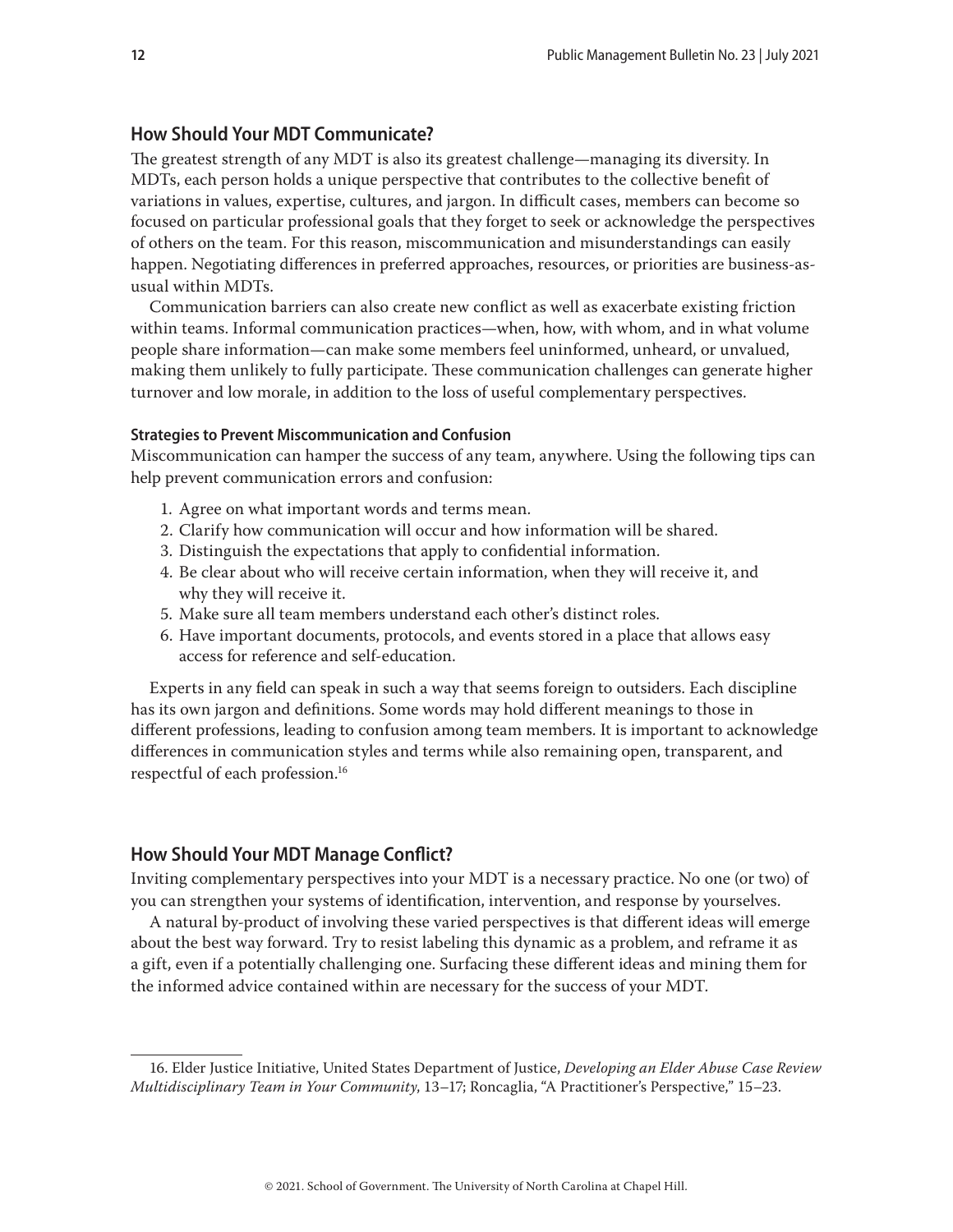<span id="page-12-0"></span>This facilitative skill set can be referred to as "conflict resolution" in the acknowledgement that unresolved differences of opinion and conflict can escalate and hamper the team's cooperation and effectiveness. What this skill set is, really, is a superpower for managing group dynamics. Here are some practices that enable respectful discussions about the different perspectives that MDT members hold:

- 1. **Inquire.** When approaching conflict, it is important to find the sources of the different perspectives. Ask "why?"—perhaps more than once—to identify the underlying reasons for the opinion any MDT member holds. Separate the positions (e.g., "We have to implement Plan X for this case.") from the underlying interests (e.g., "My office doesn't have the resources to implement Plan Y well, even if that is a preferable strategy.")
- 2. **Assess systemic impact.** Consider how the reasons for MDT members' opinions apply to the whole system and whether they can be traced back to an optional personal preference, rather than to policy, resources, or external influences. Employ your inner detective and your best active listening skills to fully open the dialogue and explore the ripple effects of any limitations, options, or decisions.
- 3. **Refer to your mission statement.** A complex situation can tempt a group to take off on compelling tangents. Reference your mission statement to refocus your team perspective and reset your objectivity.
- 4. **Negotiate.** Invite team members to identify the elements of solutions that would provide the most benefit for everyone. It is possible to design solutions that support and maintain the team's purpose and result in a "win-win." Solutions should be a team effort and not based on one viewpoint.
- 5. **Reframe.** Working through conflict is an opportunity for growth as you deepen your operation as an MDT. Take a moment to consider what tools or practices helped your team work through the challenge. Ask yourself the following questions:
	- Did you systematically ask for each person's perspective?
	- Did you employ some kind of posting or mapping exercise?
	- Did you share critical information ahead of time to give the team time to prepare?
	- Did someone take on the role of facilitator?

Whatever you did well this time, remember to do it again next time.<sup>17</sup>

# **How Can Your MDT Maximize Its Resources?**

Members of MDTs are familiar with the frustration that occurs when they do not have the resources they need. That frustration can generate conflict within the group, particularly when setting priorities for the resources the group does have.

All MDT members likely have more "job" than "time." What should they do when they need a new tool, skill set, sample document, or body of expertise?

Your primary challenge might be to pause long enough to remember that someone else probably faced the same challenge and came up with something you can use.

<sup>17.</sup> See *Forming a Multidisciplinary Team to Investigate Child Abuse* (1998) for more information: <https://www.ncjrs.gov/pdffiles1/ojjdp/170020.pdf>.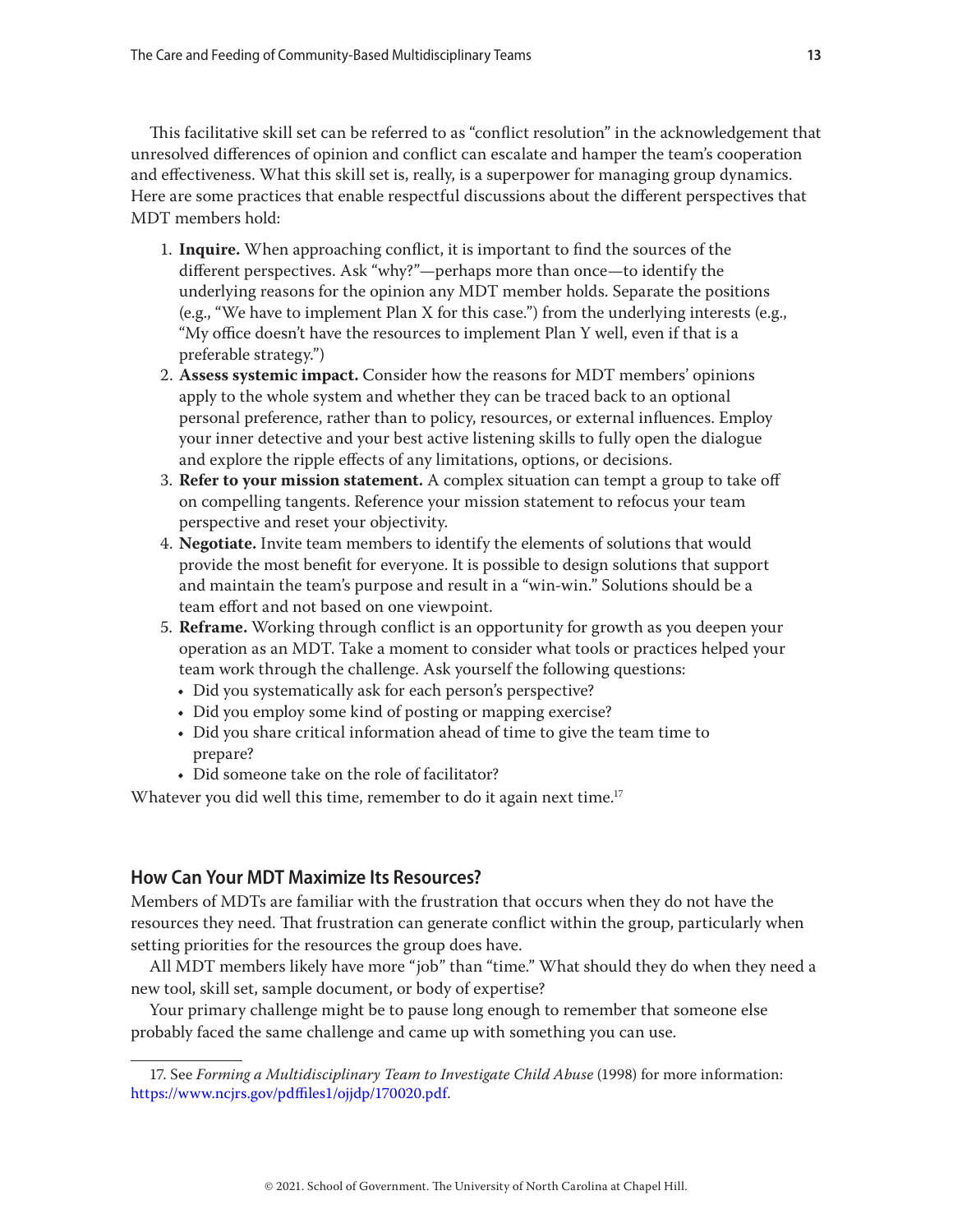<span id="page-13-0"></span>For MDTs focusing on elder protection, North Carolina is fortunate enough to have regional and state networks that specialize in aging and protection of vulnerable adults. The following is a list of collaborative networks that contain resources your team might tap:

- 1. The North Carolina Department of Health and Human Services (NCDHHS) has a Division of Aging and Adult Services that provides multiple tools and resources, including grant sources, advocacy assistance, and training. The NCDHHS also provides information on other regional services that might aid in elder protection. To access these resources, visit<https://www.ncdhhs.gov/>and search for "adult protection."
- 2. Councils of governments divide the state into sixteen regions, each of which contains an Area Agency on Aging (AAA). These agencies contract with local organizations to provide regional support for the counties in their region. AAAs can also help secure funding, aid with management or planning, and provide legislative assistance on a county-by-county basis.18
- 3. As described in the introduction of this bulletin, the UNC School of Government hosts the Elder Protection Network, which provides reference materials, a networking tool, and a forum for communication across counties. We offer limited technical support and provide research to answer legal questions that MDTs have. Your team might consider looking at our regional peer map to see if there are people in your or nearby counties that can provide needed resources. Visit [https://protectadults](https://protectadults.sog.unc.edu) [.sog.unc.edu](https://protectadults.sog.unc.edu) to explore these options.

Finally, remember that shared service agreements are a useful means of gaining access to resources that are used infrequently and that can be shared easily across county lines. These agreements split costs and help to reduce duplication of services in nearby communities. Tap your networks to find examples of these contracts. But remember, step one is to pause long enough to remember that someone else probably has a resource that can help you out.

# **How Can Your MDT Hold Itself Accountable?**

Some of the best work of an MDT can be accomplished informally—just by meeting together, building relationships, creating lines of communication, and sharing basic information about each other's work.

However, one function that warrants a more formalized or systematic approach relates to accountability: who is going to do what, when, how, and under what circumstances.

The nature of an MDT's work can lead to role ambiguity in two ways: First, lack of specificity about the expectations members have of each other can lead to misunderstandings about those responsibilities. This confusion might be more likely to happen if several members play parallel professional roles, share the same interest, or hold similar leadership skills. Ambiguity can also lead to MDT members making inaccurate assumptions that can complicate plan implementation or prevent tasks from being accomplished.

Holding specific people accountable might initially feel uncomfortable, but it allows the team to follow up on their actions. Without being explicit in stating and revisiting expectations, there

<sup>18.</sup> For more information about North Carolina's AAAs, visit [https://www.nc4a.org/.](https://www.nc4a.org/)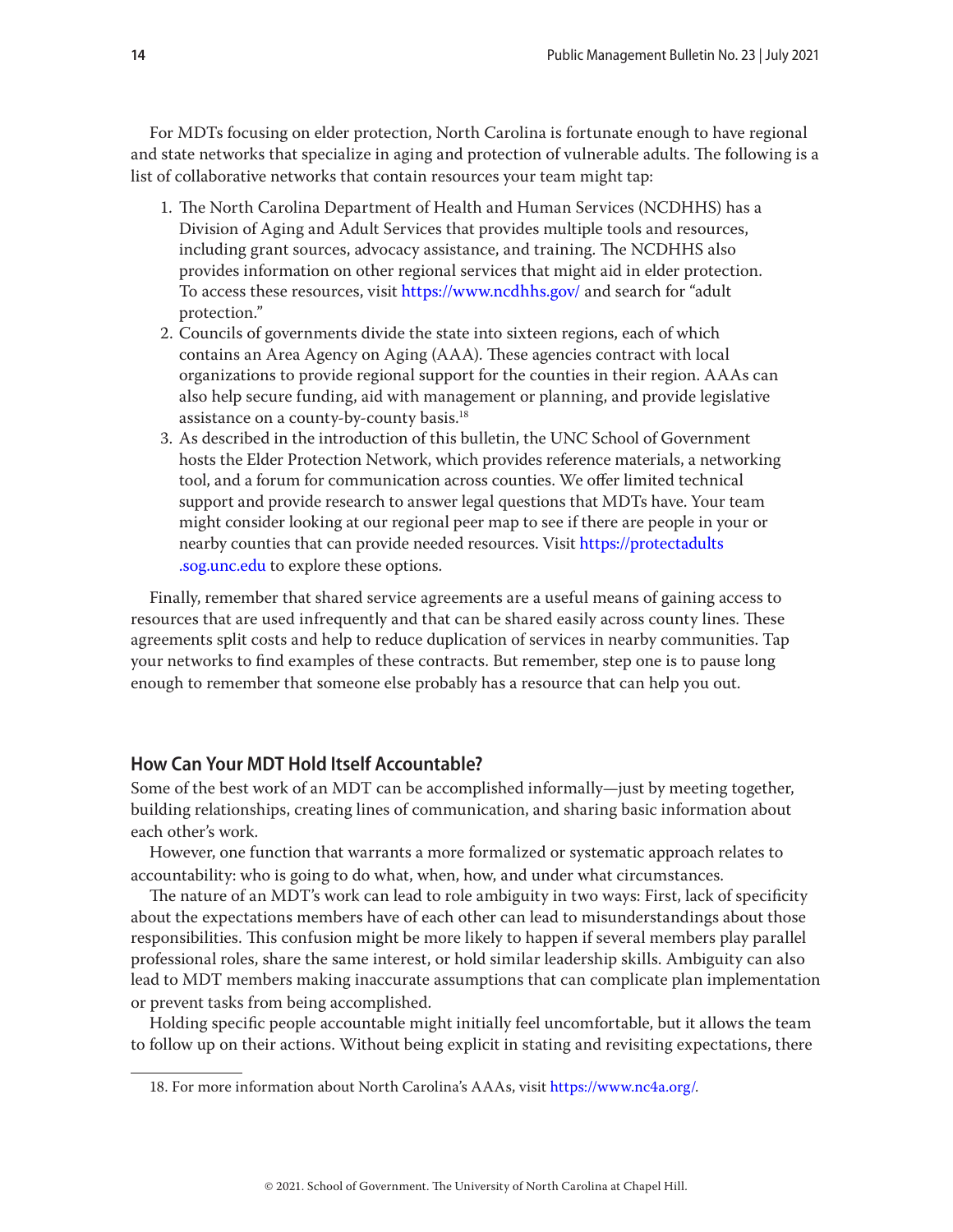<span id="page-14-0"></span>is no way to ensure that each task is being handled appropriately. In order to best help your community, your team has to be open and consistent about your mutual accountability. Three steps can be followed to ensure accountability on your MDT.

**Step 1:** Remove any role ambiguity. Before assigning a role or task, be sure you know why that function is important and needs to be assigned. Talk with your team about the expected outcomes of the role and strive for agreement about why and how a task needs to be carried out. Make sure that all members understand the role that is assigned to each person, whether that relates to the work of the MDT or interactions with clients. Summarize why the expectations placed on any individual will be important to the success of the team.

**Step 2:** Be specific about the expectations for the work. Clear explanations of the tasks are less likely to be misinterpreted. Documenting the expectations in minutes of MDT meetings provides the team a useful reference for the future.

**Step 3:** Say the words. One strategy is to wrap up every meeting by summarizing the next steps people are expected to take. That also provides an opportunity to design backup plans of support or designate points of expected collaboration. Similarly, begin the next meeting by asking for updates on progress.

If the MDT creates permanent roles, formalize the expectations in writing. Clarifying the expectations of the position creates ownership and can be referenced in times of confusion. It also helps prevent the duplication of responsibilities, thereby increasing productivity.

Finally, provide follow-up on tasks and roles. Consistent, constructive feedback and recognition for tasks can help motivate team members. Everyone needs to hold each other accountable rather than place that responsibility on one person. Make sure your team is aware of how accountability is necessary for a successful team. Everyone benefits by understanding each other's roles, as well as the expectations for accountability placed on them.19

# **Draft Agendas for Initial MDT Meeting**

Below are draft agendas developed for a county MDT that has a strong history of working together on individual cases but does not meet as a group to acquire new knowledge or conduct systemic reviews together. The proposed timing/format of these drafts assumes up to twenty participants in an online meeting.

<sup>19.</sup> Roncaglia, "A Practitioner's Perspective," 15–23; Ben Brearley, "5 Simple Ways to Improve Accountability in Your Team," *Thoughtful Leader* (blog), March 2017, [https://www.thoughtfulleader.com](https://www.thoughtfulleader.com/improve-accountability-in-your-team/) [/improve-accountability-in-your-team/](https://www.thoughtfulleader.com/improve-accountability-in-your-team/); Mental Health Commission, *Multidisciplinary Team Working: From Theory to Practice* (2006),<https://www.lenus.ie/handle/10147/43830>.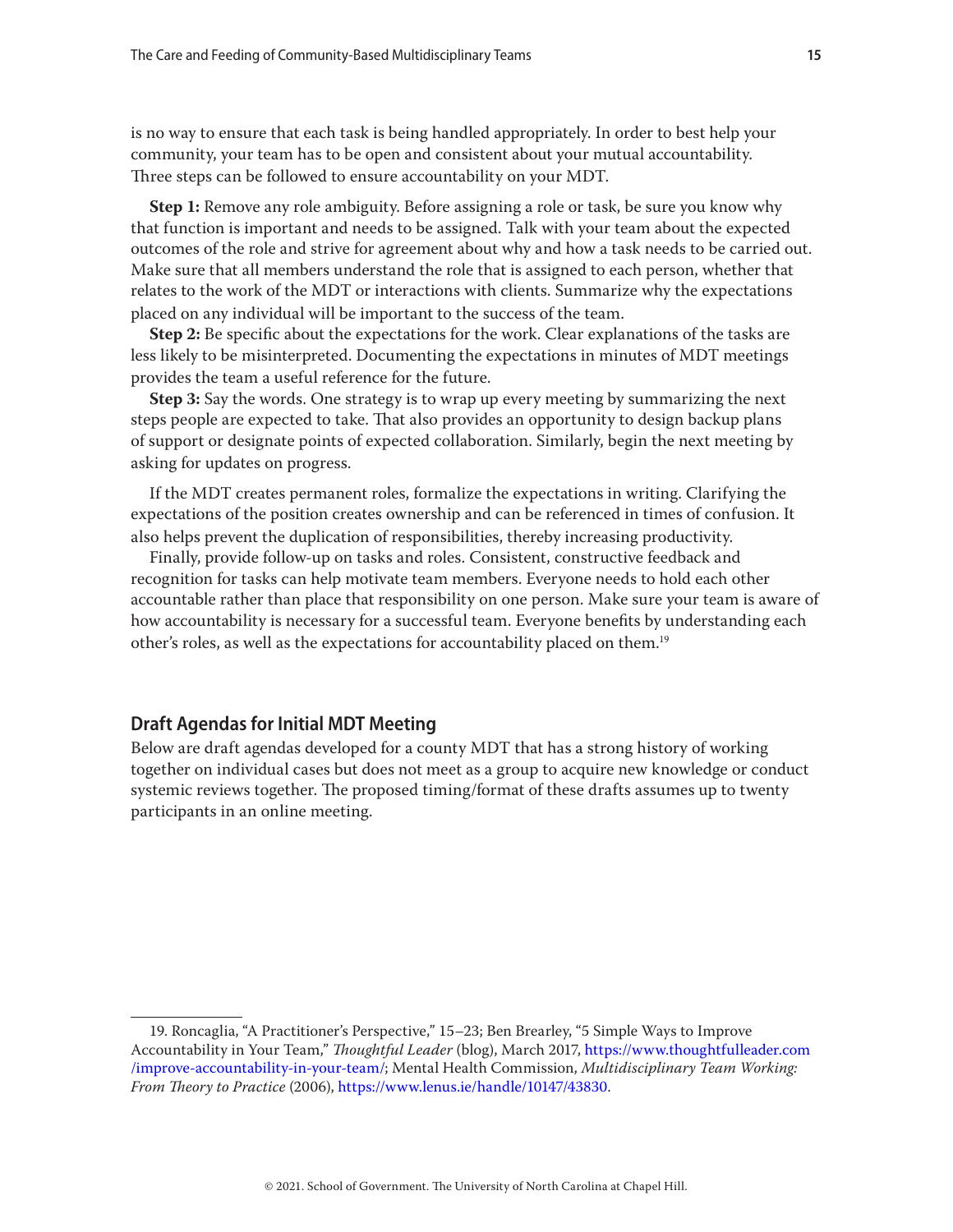# **Draft #1: 75-Minute Planning Discussion**

The following is a draft outline of a 75-minute planning discussion you can use for your MDT.

- 1. Introductions and identifying your best work together (30 minutes):
	- Share your name and organization.
	- Think of a particular time you were interacting with other members of this MDT, and your work together went well. You were proud of what you did together. Focusing on HOW you worked together rather than WHAT you were trying to accomplish, name one condition or practice that enabled your success as a team. (Examples might relate to how you communicated with each other, how well you understood or knew each other, and/or how you acted with each other. You can contribute new ideas or emphasize the importance of an idea shared by someone else.)
	- Option: Ask someone to take notes on a shared document visible to all or to use an online whiteboard, such as [https://padlet.com.](https://padlet.com)
- 2. Group discussion (15 minutes):

As you look over this list of conditions and actions that enabled your best work together, what are your ideas about ways to continue or strengthen your success on behalf of vulnerable adults? Frame your ideas in terms of how your team works together. It is helpful to list these ideas so everyone can see them.

3. Group Discussion (15 minutes):

MDTs work differently in different places. Many hold meetings at regular intervals, such as bimonthly or quarterly. Some hold large, open meetings to learn about topics of shared interest. Some hold smaller meetings to conduct case reviews. Both use those meetings to consider ways to improve how the parts of the system work together. They might ask members, "What you think about the potential benefits or challenges of having regular meetings of our MDT?" Record the responses to this question so all can see them.

- 4. Next Steps (15 minutes):
	- Based on all the ideas discussed, what is next?
	- Should we meet or not? How frequently?
	- What will be the purpose or format of the meetings?
	- Who will make logistical arrangements for the meetings?
	- Who will host or facilitate the meetings?
	- How will we plan the content of the meetings?
	- Are there any other details to work out?
- 5. Sum up the expected next steps and adjourn.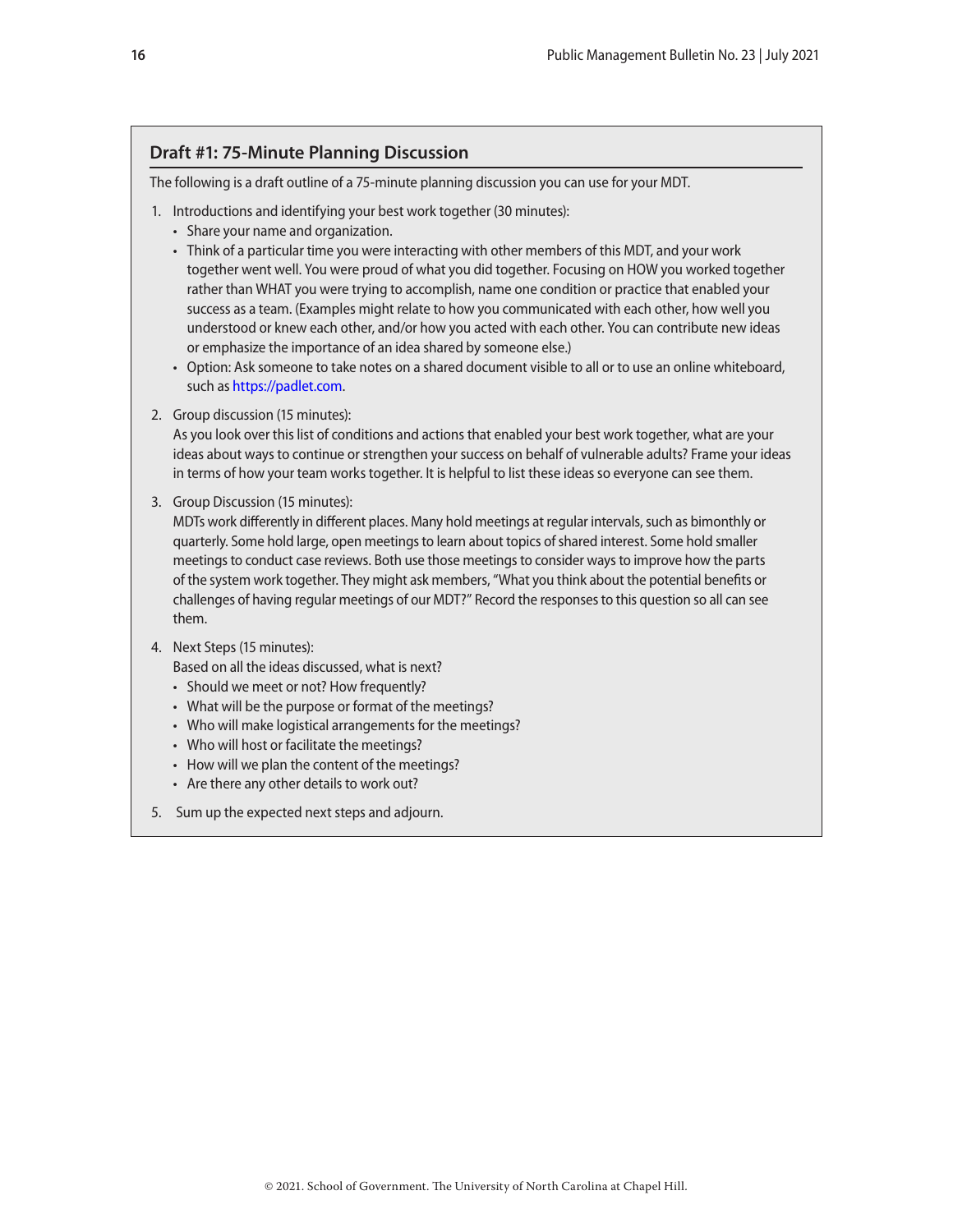# <span id="page-16-0"></span>**Draft #2: 60-Minute Planning Discussion with Agency Spotlight**

The following is a draft outline of a 60-minute planning discussion with agency spotlight you can use for your MDT.

- 1. Introductions and identifying benefits (30 minutes):
	- Share your name and organization.

 $\frac{1}{2}$  . The set of the set of the set of the set of the set of the set of the set of the set of the set of the set of the set of the set of the set of the set of the set of the set of the set of the set of the set of

- Fill in the blank: If we met together periodically to focus on our shared interest in protecting vulnerable adults, to make this meeting worth my participation we would have to
	- $\circ$  The responses to the fill-in-the-blank sentence will generate a list of ideas for how the meetings should be organized.
- 2. Next steps: Based on all the ideas discussed, what is next? (15 minutes):
	- Should we meet or not? How frequently?
	- What will be the purpose or format of the meetings?
	- Who will make logistical arrangements for the meetings?
	- Who will host or facilitate the meetings?
	- How will we plan the content of the meetings?
	- Are there any other details to work out?
- 3. Agency spotlight: Using Adult Protective Services (APS) as the example (15 minutes):
	- Call APS when
	- The key people from APS for you to contact are
	- To enable our best success, what APS needs from you is
	- A resource, asset, or service APS can provide but you might not know about is \_
	- What can APS clarify for you about our agency?
- 4. Sum up the expected next steps and adjourn.

# **Using the COVID-19 Crisis to Strengthen Community Systems**

The COVID-19 pandemic created new challenges, most of which apply to almost all of us and some only to those working with vulnerable adults. As the ripple effects of the pandemic continue to emerge (not unlike the mutations of the virus itself), let's remember the words economist Paul Romer spoke in 2004: "A crisis is a terrible thing to waste."20 A crisis challenges the status quo and forces people out of their comfort zones, creating an urgency for change and forcing innovative problem-solving. The pandemic is an opportunity for us to analyze the strengths and vulnerabilities of local systems and use the urgency for change to explore options or build relationships that were previously viewed as too difficult to achieve.

## **Ripple Effects: Physical Isolation**

The pandemic greatly reduced the amount of in-person visitation in the homes and facilities where vulnerable adults live. Families are less able to visit their loved ones, and social workers or advocates are limited in their ability to monitor physical conditions. Without these extra eyes on site, it is harder to know when neglect or abuse occurs, and there is less opportunity for whistleblowing to call facilities out for misconduct or to advocate for better services.

<sup>20.</sup> Romer made this comment in a meeting, and it is now widely cited.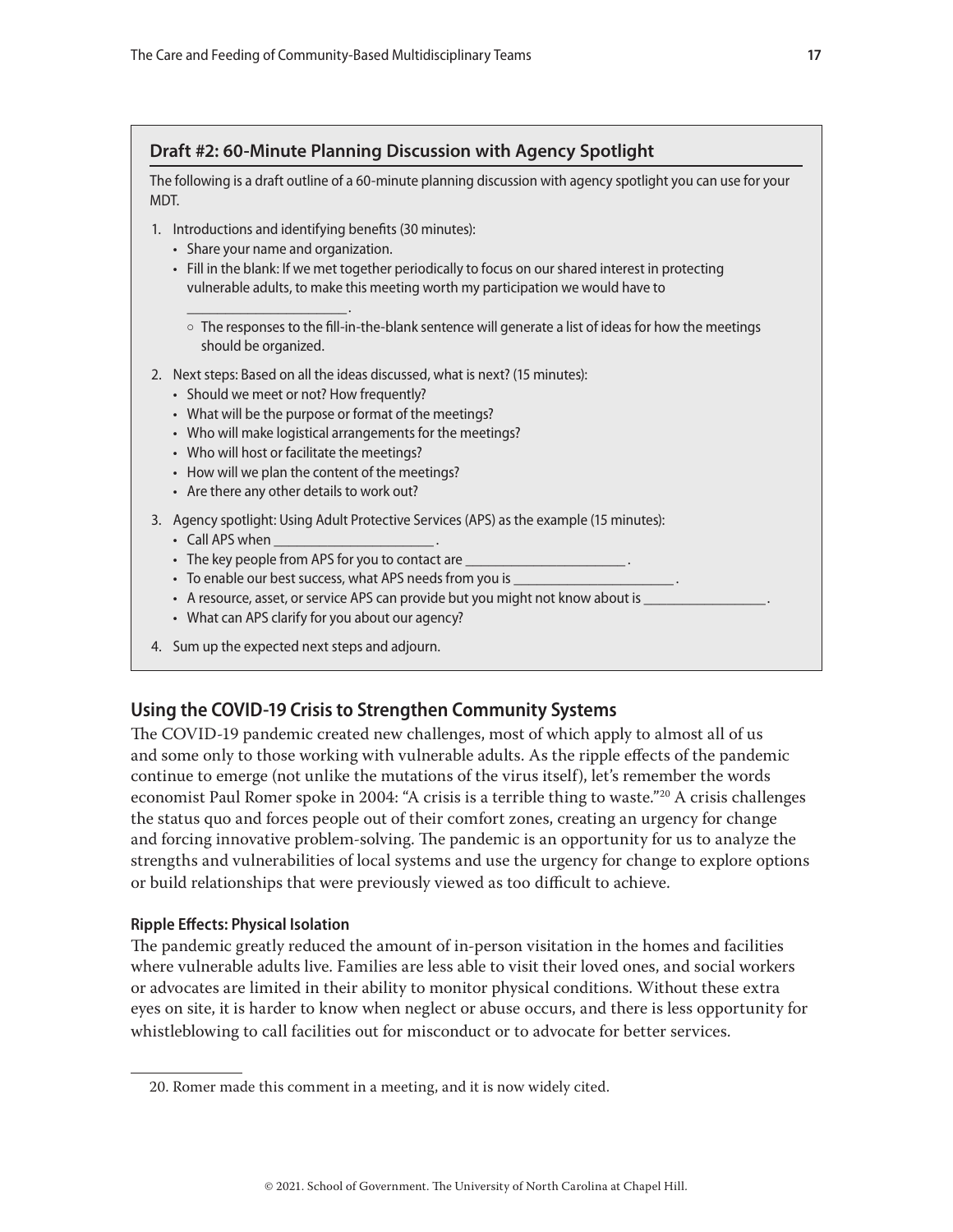<span id="page-17-0"></span>Strategies emerging to fill this new void in direct contact include visiting through the window/ on the porch/in the yard, setting up regular phone/video visits, virtual monitoring by walking the camera around on site, and employing technological tools for remote monitoring. All of these strategies are the successful products of creative problem-solving that respect the limitations of the current situation.

#### **Ripple Effects: Financial Stress**

Another concern is abuse by family and friends who have lost income due to the pandemic and turn to vulnerable adults for help. They might move into the homes of their elder relatives, generating a variety of challenges, from the simple (scattered toys that elders might trip over) to the legal (violation of public housing contracts.) They might even get access to the financial resources of elders.

One strategy might be for your MDT to host a discussion about a particular concern and broaden the list of typical invitees. Representatives of local banks and credit unions should be included to discuss strategies for preventing, identifying, and intervening in situations of financial abuse, for example. Even if the financial institutions cite legal limitations on their involvement with Adult Protection Services, for example, their participation in the discussion will inform their awareness, potentially generate their own internal strategizing, and build the local relationships.

#### **Ripple Effects: Access to the Vaccine**

Vulnerable adults might hold misinformation about the safety or availability of the COVID-19 vaccine. The Social Security Administration warned retirees against phone scams that offered faster access to the vaccine, for example.21 Repeatedly sharing accurate information about processes related to the vaccine will be critical in 2021.

Community gathering spots have been closed during the pandemic, which has eliminated venues for sharing information. This leaves many elders less aware of the programs available to them and limits educational outlets. New forms of outreach will need to be developed. One such strategy is to place flyers in pharmacy bags because people are still picking up their prescriptions even though they cannot go to their local senior center.

#### **Ripple Effects: The Rural/Urban Divide**

Two foundational inequities between rural and urban communities are not news to anyone and intensify some COVID-related challenges. Access to health care by rural residents has always been a challenge due to geographical distance and options for transportation. The resources of community-based hospitals and mental health services have long been limited and are now approaching or exceeding maximum capacity. The lack of options for hospitalizations complicates strategies for any kind of medical interventions in crisis situations, with any population—not just our elders.

While some brilliant strategies for online health care and monitoring have emerged from the pandemic, lack of broadband coverage limits the application of those practices across the state. The capacity of workers who serve elders is also limited because they cannot directly provide client services while working from home.

<sup>21. &</sup>quot;Medicare & Coronavirus," Medicare.gov,<https://www.medicare.gov/medicare-coronavirus>.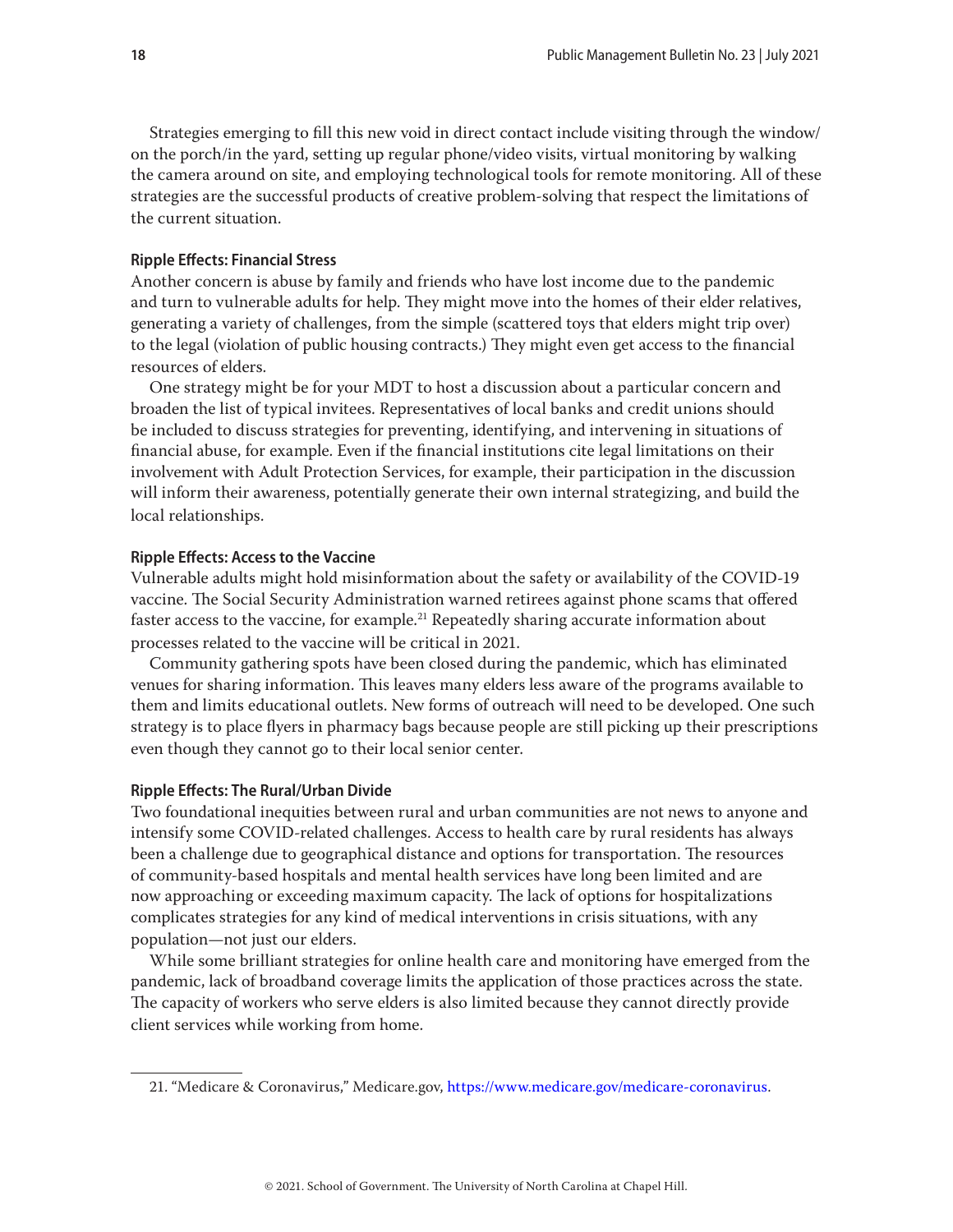#### <span id="page-18-0"></span>**Lessons for MDTs from the COVID-19 Crisis**

We are all learning and problem-solving as we navigate our way through the pandemic. Both the factual information and public health resources related to the pandemic have changed significantly since March 2020, as have the risks that apply to vulnerable adults. The challenge for MDTs is to capture their lessons learned and to consider how the next generation of concerns might arise as a result of the medical, social, or economic conditions of the pandemic. Here are some points to discuss together as a team:

- 1. Assume that ripple effects exist and will continue to emerge. That's natural.
- 2. Try to anticipate the next generation of ripple effects by making time to discuss that in your MDT meetings.
- 3. Consider having focused discussions about a particular threat. Broaden the meeting invitation list to include allied professionals who might be useful in informing, planning, implementing, or promoting your strategies.
- 4. Remember that the members of your MDT know more about this vulnerable population and its challenges than anyone else does. Periodically take time to update the community about what you are seeing and how others might help.

# **Additional Resources**

The following sections describe additional resources for your MDT: a self-assessment tool and comprehensive guides to MDTs.

### **How's It Working? Self-Assessment on MDTs**

Creating and sustaining successful interventions and services over the long term requires more than money. The following assessment tool (see the textbox below) can be used to inform the planning of community-based anti-elder-abuse efforts. The questions focus on *how* your team members work together.

We suggest that you copy these questions into an online survey platform to gain the perspectives of your team members. The results should reveal any differences or alignment in perspectives. Consider having a facilitated meeting to assess how the feedback provided from this self-assessment should inform future actions.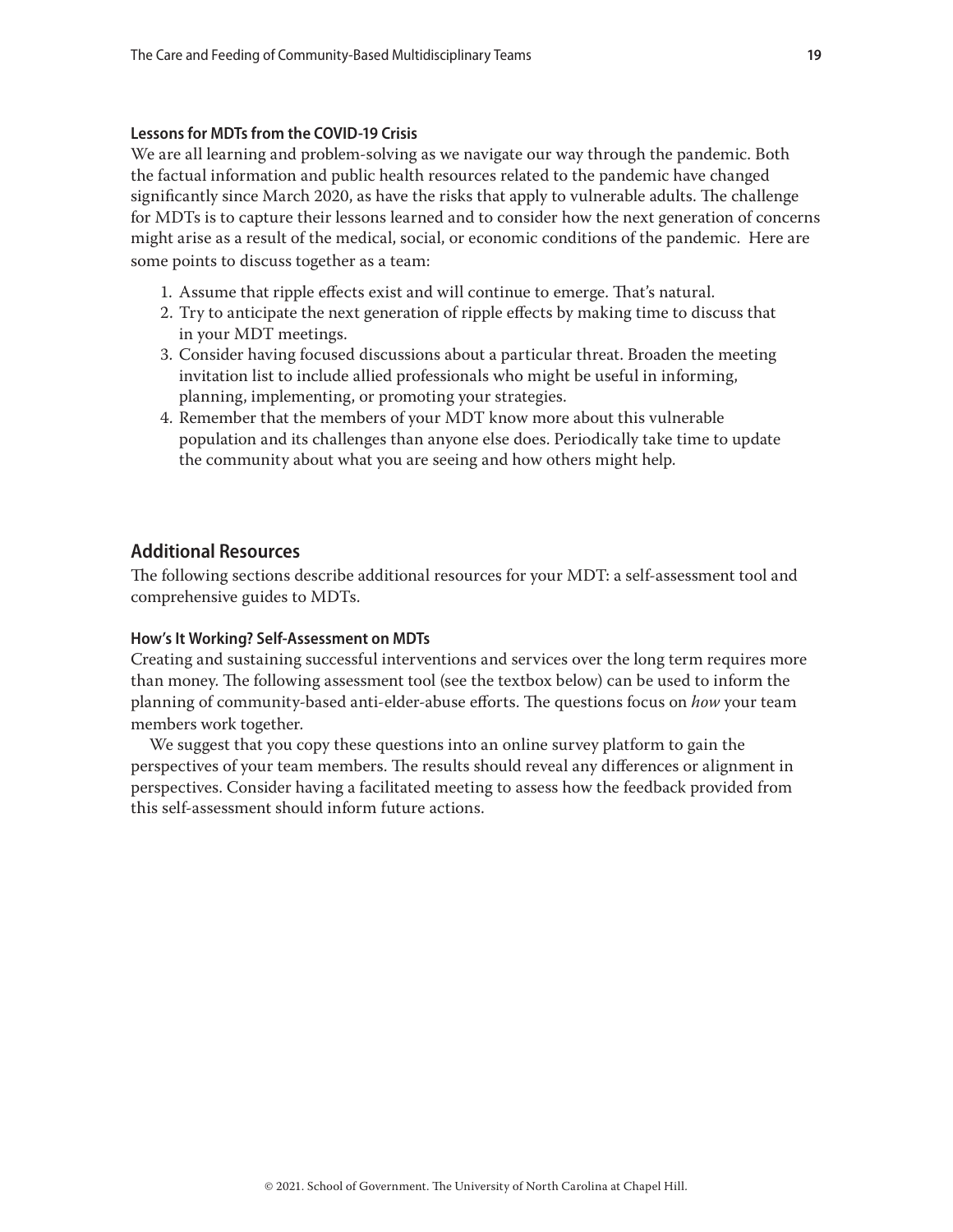|                                                                                                                                                                                                 | Disagree<br>Strongly | Disagree   | Neutral    | Agree | Strongly<br>Agree |  |  |
|-------------------------------------------------------------------------------------------------------------------------------------------------------------------------------------------------|----------------------|------------|------------|-------|-------------------|--|--|
| When I joined this multidisciplinary team, I received the orientation and support I<br>needed so that I could effectively participate.<br>Comments:                                             | ∩                    | ∩          | ∩          |       | ∩                 |  |  |
| 2. I fully understand what this team is trying to accomplish together and how I can<br>support that work.<br>Comments:                                                                          | ∩                    | ∩          | ∩          | ∩     | ∩                 |  |  |
| 3. As a team, in our actions and discussions, we respect our different opinions and<br>use our diverse perspectives as an asset in making thoughtful and fair decisions.<br>Comments:           | $\Omega$             | ∩          | ∩          | ∩     | ∩                 |  |  |
| 4. As a team, we contribute our skills and perspectives in positive and appropriate<br>ways for the benefit of the whole team, as well as the vulnerable older adults we<br>serve.<br>Comments: | ∩                    | ∩          | ∩          |       | ∩                 |  |  |
| 5. I am satisfied with the way we choose topics for discussion at the team meetings.<br>Comments:                                                                                               | $\bigcirc$           | $\bigcirc$ | $\bigcirc$ | ∩     | ∩                 |  |  |
| 6. I am satisfied with how we spend the time allocated for our meetings.<br>Comments:                                                                                                           | ∩                    | ∩          | ∩          | ∩     | ◯                 |  |  |
| 7. I leave meetings with a clear sense of what was decided and confident that, as a<br>team, we will uphold and support those decisions through to completion.<br>Comments:                     | $\bigcirc$           | ∩          | ∩          | ∩     | ∩                 |  |  |
| 8. I believe the values and interests among our MDT members are appropriately<br>aligned with each other and our shared mission.<br>Comments:                                                   | ∩                    | ∩          | ◯          |       | ∩                 |  |  |
| 9. Share three practical improvements the members of this MDT could make to strengthen our work together:<br>Comments:                                                                          |                      |            |            |       |                   |  |  |
| 10. Please provide an example of a resource, relationship, or opportunity that this MDT should explore.<br>Comments:                                                                            |                      |            |            |       |                   |  |  |